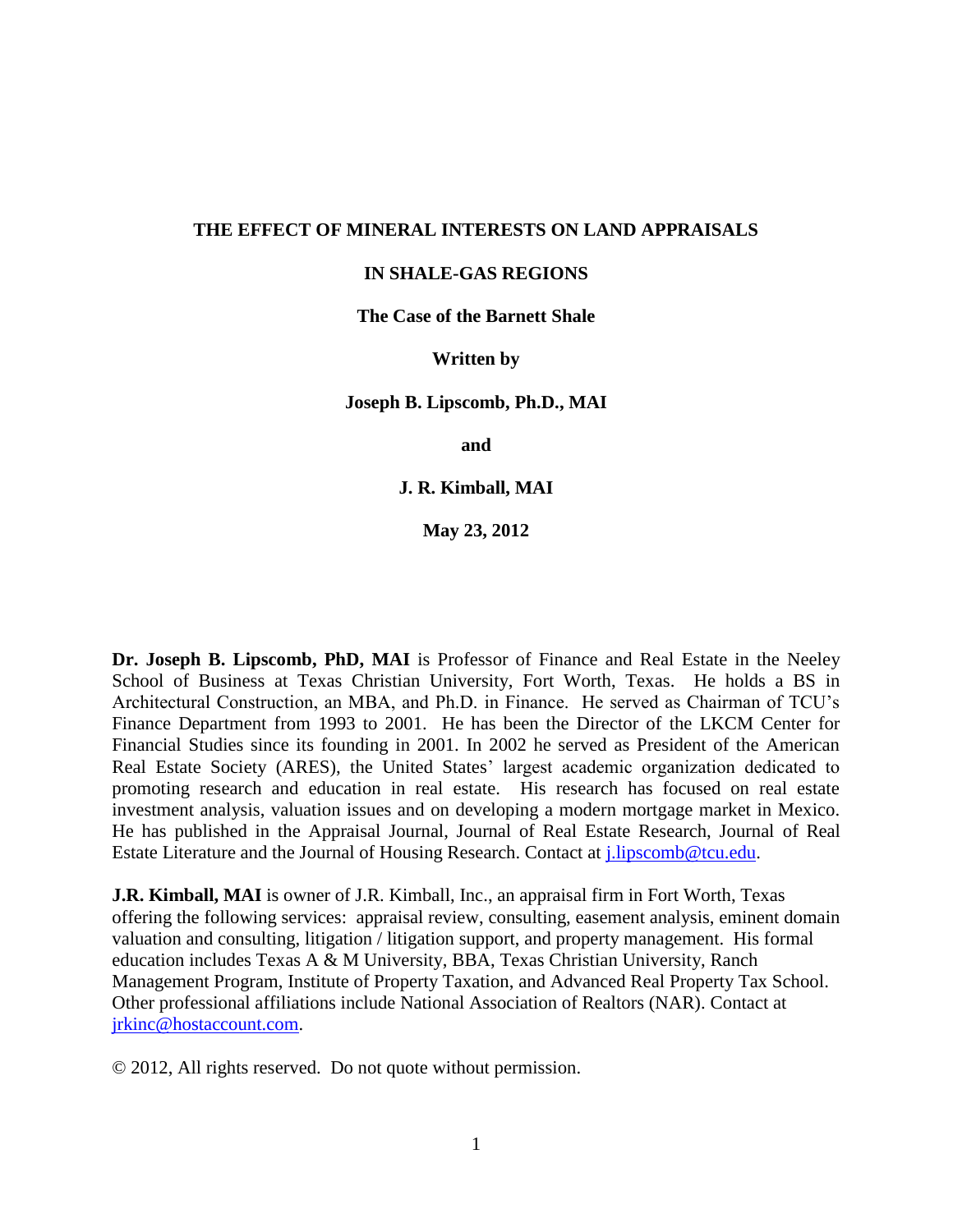# **THE EFFECT OF MINERAL INTERESTS ON LAND APPRAISALS IN SHALE-GAS REGIONS The Case of the Barnett Shale**

#### **Abstract**

Mineral interests and the issues that appraisers must consider in regions impacted by shale-gas formations are the subject of this paper. The Barnett Shale in north central Texas is the example; however, the issues and concepts apply to many states with shale-gas formations. We emphasize the need for appraisers to focus on mineral estates attached to or severed from subject properties and comparable sales when valuing land. The effects of severing the mineral estate from the surface estate and the resulting value implications, including the dominance of the mineral estate, are major topics in this paper. In this paper we cite references to case law on mineral estate dominance, oil and gas law in Texas, and oil and gas valuation for court. We conclude with an example of the sales comparison approach to estimating the value of land with and without the underlying mineral estate.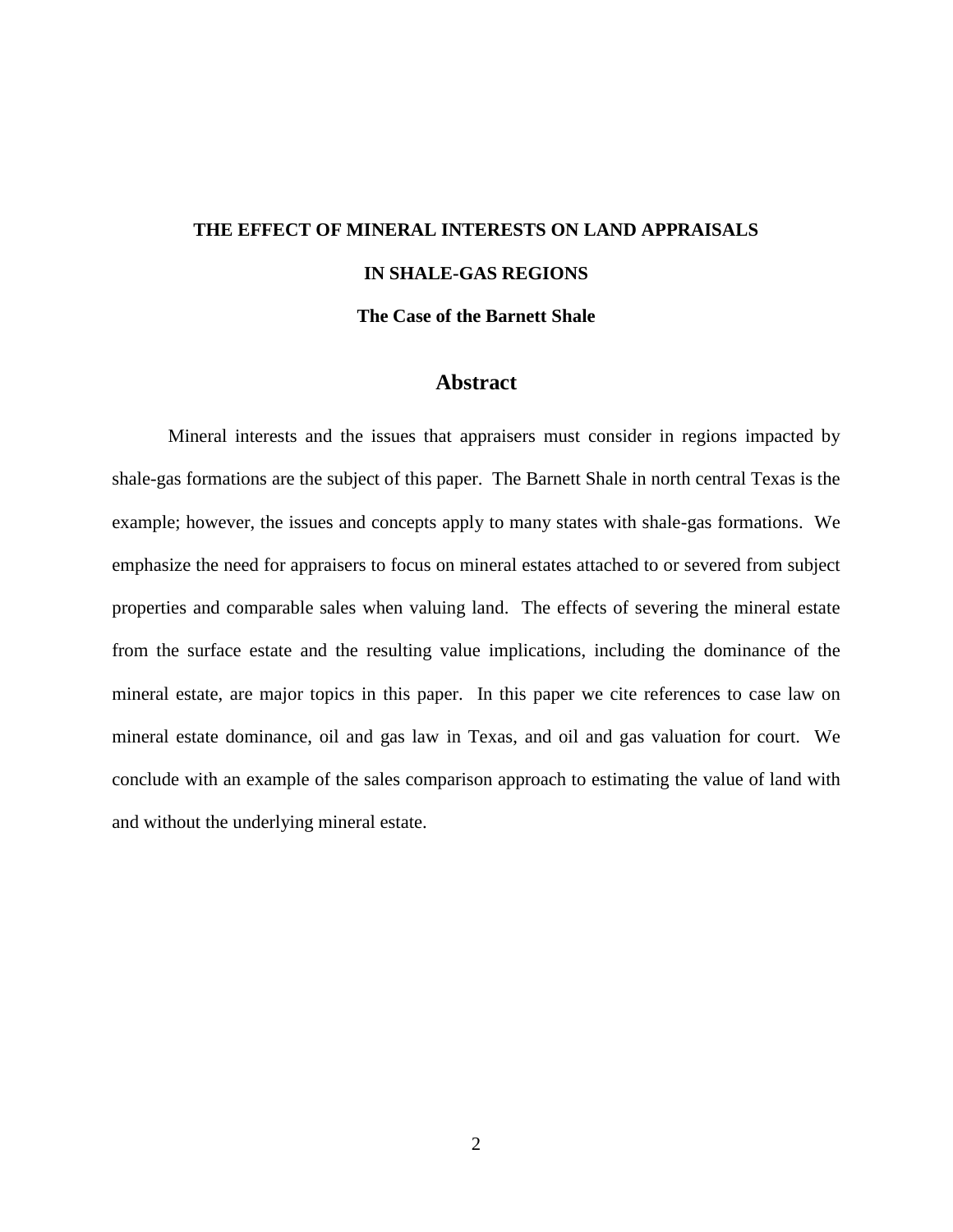## **Introduction**

When advances in drilling and fracturing technology made shale-gas production feasible, mineral estates, once believed to have little or no value, became potentially very valuable and appraising land became more complex than a routine appraisal of the "fee simple estate." For years, geologists had reported the existence of significant quantities of natural gas in the subterranean strata known as the Barnett Shale, but economically feasible methods of extracting the gas did not exist. Appraisers, as well as buyers and sellers paid little attention to whether or not mineral interests were included in land sales. As the market realized that almost every acre in several Texas counties above the Barnett Shale could produce natural gas profitably, the appraisal of land became more problematic. Similar shale-gas formations create the same appraisal challenges in over 15 other states (see Appendix).

In this paper we highlight and discuss many of the relevant issues in appraising properties in the Barnett Sale, including: severance of the mineral estate from the surface estate and the value implications thereof, the dominance of the mineral estate over the surface estate, and the nature of the interest created by oil and gas leases. We present a discussion of when the sales comparison approach should be used versus when an oil and gas appraisal expert should be called on for a valuation assignment. We finish with a simple example of appraising shale-gas land with and without mineral estates attached.

#### **Appraisal Requirements, Regulations and Guidance**

Requirements, regulations, and guidance for valuing mineral interests, and more particularly their influence on land values, are dispersed among several regulatory bodies, laws,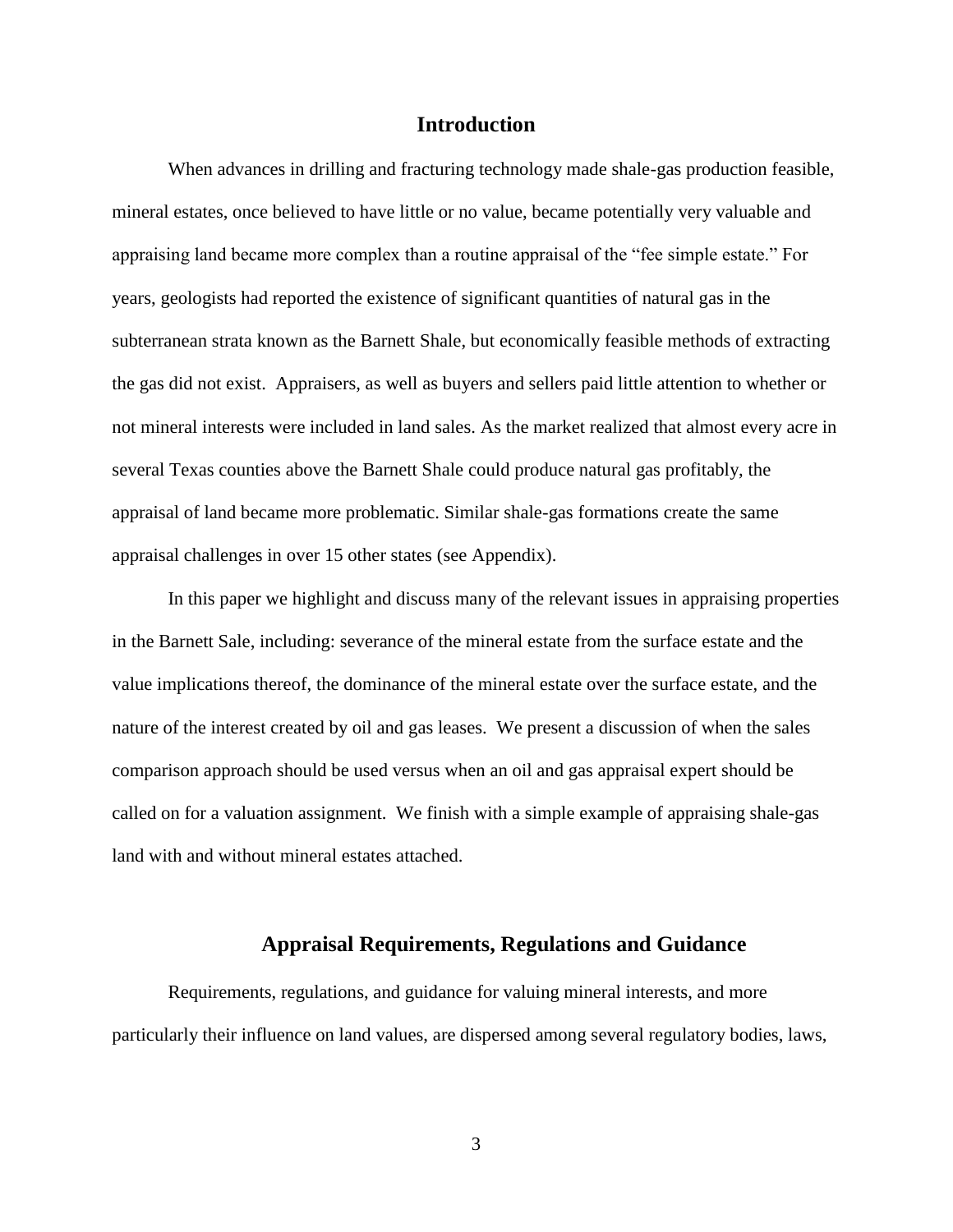and standards of professional practice.<sup>1</sup> In the United States, mineral property valuation is addressed by regulations and standards from no fewer than eight sources including:

American Institute of Mineral Appraisers

Appraisal Institute

Federal Financial Institutions Reform, Recovery and Enforcement Act (FIRREA)

International Valuation Standards  $(IVS)$ ,<sup>2</sup> Section GN 14

International Accounting Standards Board

Securities and Exchange Commission (SEC),

Uniform Appraisal Standards for Federal Land Acquisitions, Section D11

Uniform Standards of Professional Appraisal Practice (USPAP),

"Determining the value of oil and gas properties is a continuing problem in

litigation. There are a number of issues to be addressed in considering the value of oil and gas assets. Primary among these are (1) substantive issues relating to the methodology of valuing oil gas assets; and  $(2)$  evidentiary issues". <sup>3</sup>

Industries.

<sup>&</sup>lt;sup>1</sup> Trevor R. Ellis. The U.S. Mineral Property Valuation Patchwork of Regulations and Standards Mr. Ellis' webpage states the following: Since 2001, Mr. Ellis has been the international leader of standards development for valuation appraisals within the minerals and petroleum (oil and gas) industries. His numerous professional papers on mineral property and business value appraisal, and associated minerals appraisal standards (extractive industries valuation standards) and regulations are well recognized internationally.

 $2^2$  The IVS Council has a committee addressing appraisal standards for the Extractive

<sup>&</sup>lt;sup>3</sup> "Valuing Oil & Gas Assets in the Courtroom", by Rhett G. Campbell © 2002, Thompson & Knight, LLP. <http://tkbpl.com/resources/documents/Valuing> Oil and Gas Assets in the Courtroom (Campbell,0R.).pdf. p1.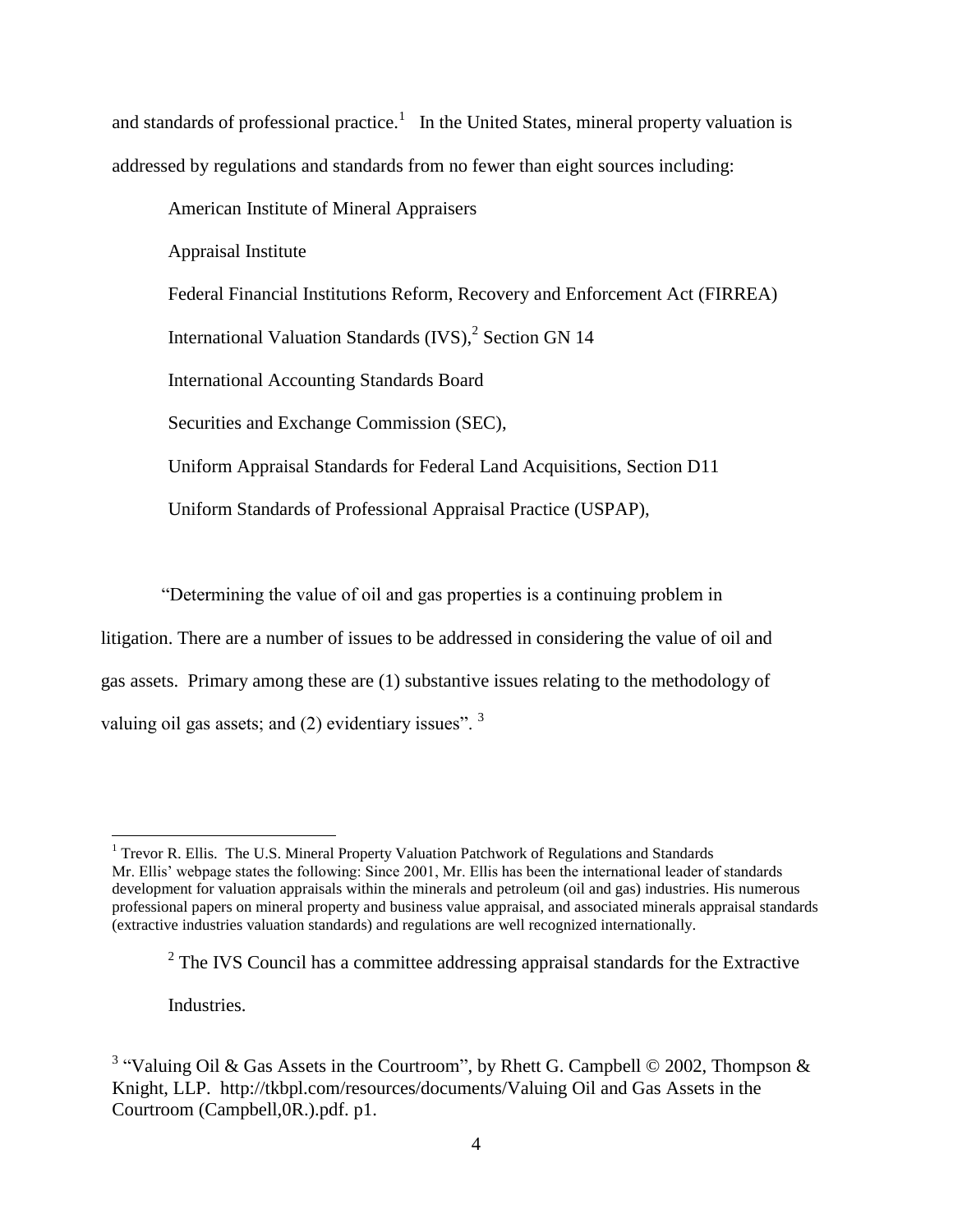# **Mineral and Surface Estates**

Severing land into two estates, surface and minerals, is a common practice in the United States. The Texas Railroad Commission, the entity charged with regulating oil and gas production in the state, has spoken to the severance issue in the following quotation:

"Under Texas law, land ownership includes two distinct sets of rights, or "estates," the **surface estate** and the **mineral estate**. Initially, these two estates were owned by the same person and they may continue to be owned together by one person. However, in many areas of Texas, especially those where there has been extensive historical oil and gas development, it is common for the mineral estate and surface estate to be owned by different people. The division, or "severance," of the mineral estate and surface estate occurs when an owner sells the surface and retains all or part of the minerals (or, less commonly, an owner sells the minerals and retains the surface). *If an owner does not expressly retain the minerals when selling the surface, the mineral estate he owns automatically is included in the sale*." **4**

**Surface estate** means an interest in the estate overlying a mineral estate**.** The **mineral estate** is a collection of **s**ubsurface rights: "the rights to the use and profits of the underground portion of a designated property; usually refers to the right to extract minerals such as oil, gas or

<sup>4</sup> http://www.rrc.state.tx.us/about/faqs/SurfaceOwnerInfo.pdf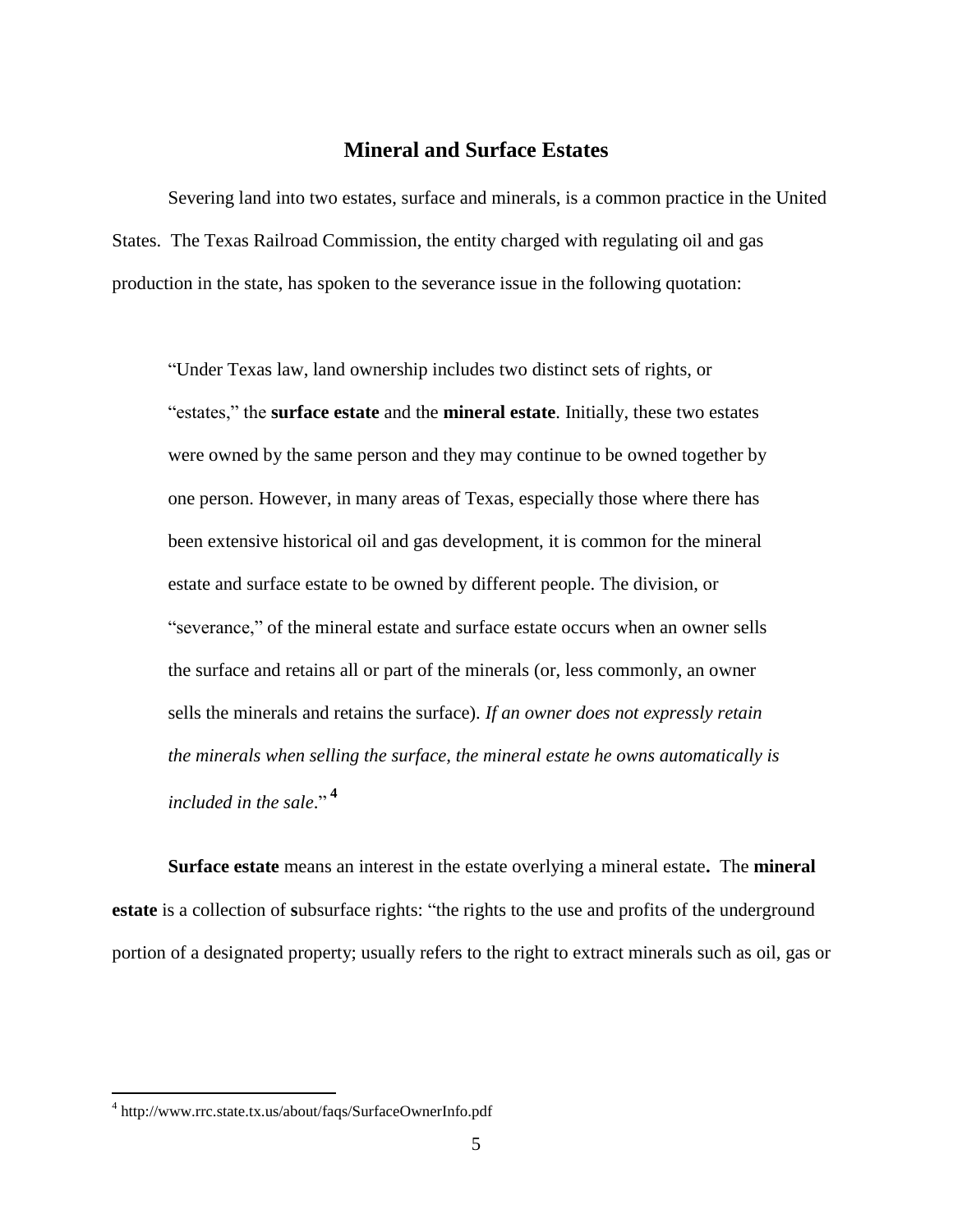other hydrocarbon substances as designated in the grant; *may include a right-of-way over designated portions of the surface." 5*

The severance issue is important when valuing mineral estates. Once minerals are severed from the surface, the two estates cannot be put back together.<sup>6</sup> Prior to severance, you simply have surface with minerals, which is the case in the valuation example at the end of this paper. If the surface owner, or a prior owner, has leased a portion of the minerals or conveyed away an undivided interest in a portion of the mineral estate, as with a mineral deed, then that portion of the mineral estate has been severed. A logical way for land appraisers to view property rights with respect to the severance issue is to think in terms of:

- 1. Surface with minerals never having been severed, in which case conveyance would include the whole property, surface and mineral estates unless the mineral are reserved in the deed.
- 2. Surface with all or some of the minerals conveyed away, as by mineral deed; and
- 3. Surface with minerals under lease, with royalty and possibility of a reversion in the event the lease expires.<sup>7</sup>

The appraiser must be clear about which property rights are to be appraised and if or when there are separate rights requiring multiple value opinions.

<sup>&</sup>lt;sup>5</sup>"Appraisal Institute; Dictionary of Real Estate Appraisal, Fifth Edition; Page 190; Subsurface Rights."

 $6$  Rhett G. Campbell, Attorney, private email to the authors on May 29, 2012.

<sup>7</sup> Ibid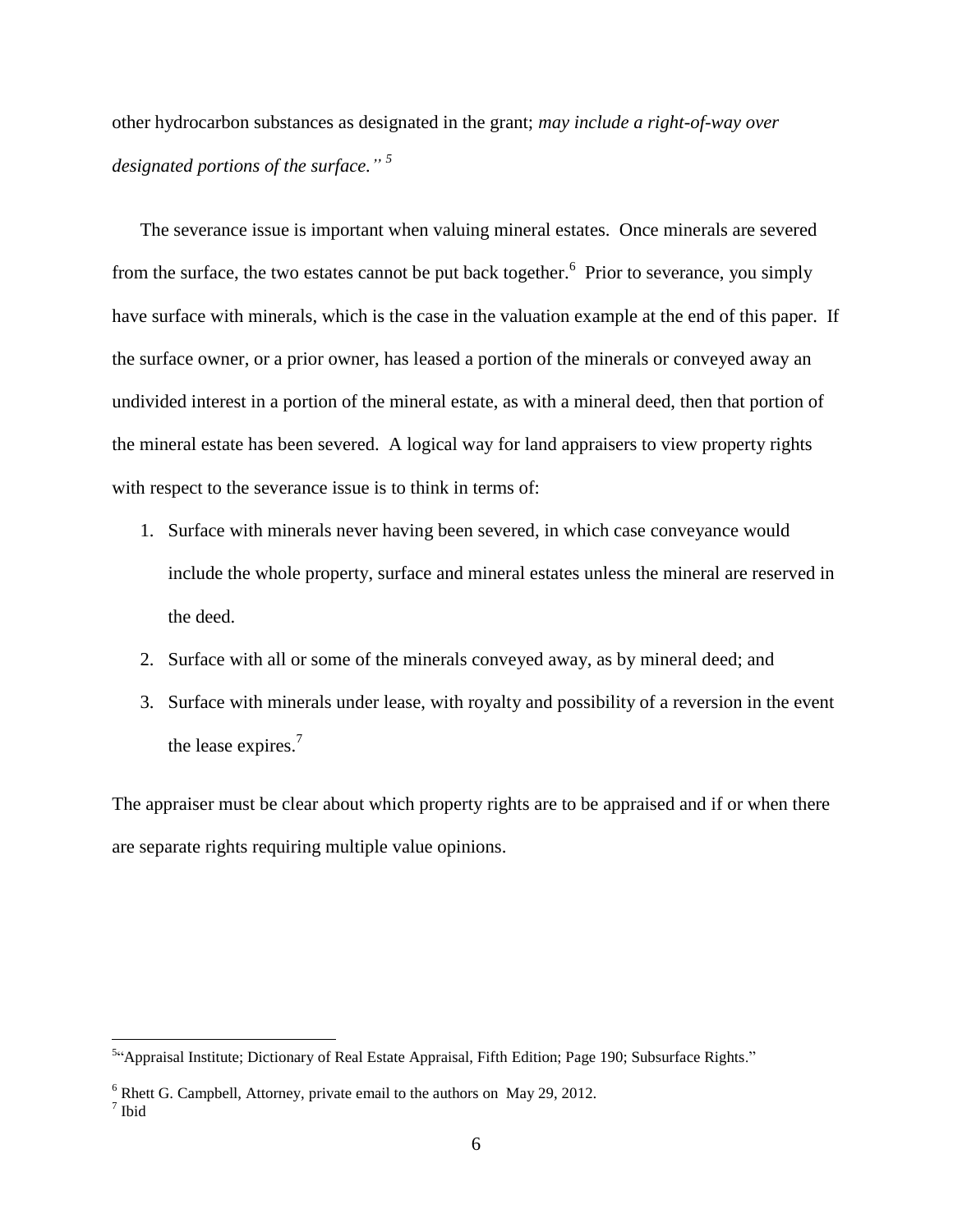# **Dominance of the Mineral Estate**

The mineral estate has dominance over the surface estate in virtually every state. Were that not the case, the severed mineral estate would be of little or no value to the owner.<sup>8</sup> The ramifications of mineral estate dominance are considerable. Lisa Vaughn, attorney, explained the dominance issue in Texas this way:

"The basic premise of the dominant estate rule is that the mineral owner (or the operator as a lessee) is permitted to use as much of the surface as is reasonably necessary to explore for and produce the minerals. That means that unless lease provisions, statutes or local ordinances intervene and impose more stringent requirements, the operator has the right of ingress and egress over the surface, need not pay for using the surface to install tanks or machinery, may use the tract's water whether above or below ground, and need not even restore the surface after completion and abandonment of drilling activities."<sup>9</sup>

In the United States, the concept of mineral estate dominance came from English common law and Mexican law. Ned Stratton has written a comprehensive analysis of case law and statutes pertaining to mineral estate dominance for most states.<sup>10</sup> Almost every court that deals with surface damage and surface usage has now adopted four basic common law rules or principles:

 $(1)$  The mineral estate is the dominant estate, (2) the mineral estate has the right to access minerals and use as much of the surface as reasonably necessary to

<sup>10</sup> Ned Stratton: Surface Use and Damage Statutes: The Needed Balance in the Ongoing Battle Between the Surface Owner and the Mineral Owner, an unpublished paper found on the internet. <http://www.nedstratton.com/media/Surface%20Owner%20v%20Mineral%20Owner.pdf>

 $8<sup>8</sup>$  A private letter written by Joe Kimball, Attorney at Law.

<sup>&</sup>lt;sup>9</sup> "Is the mineral estate losing the upper hand in Texas?" Lisa Vaughn, Fort Worth Business Press, October 5, 2009.

Quoted with permission of the author.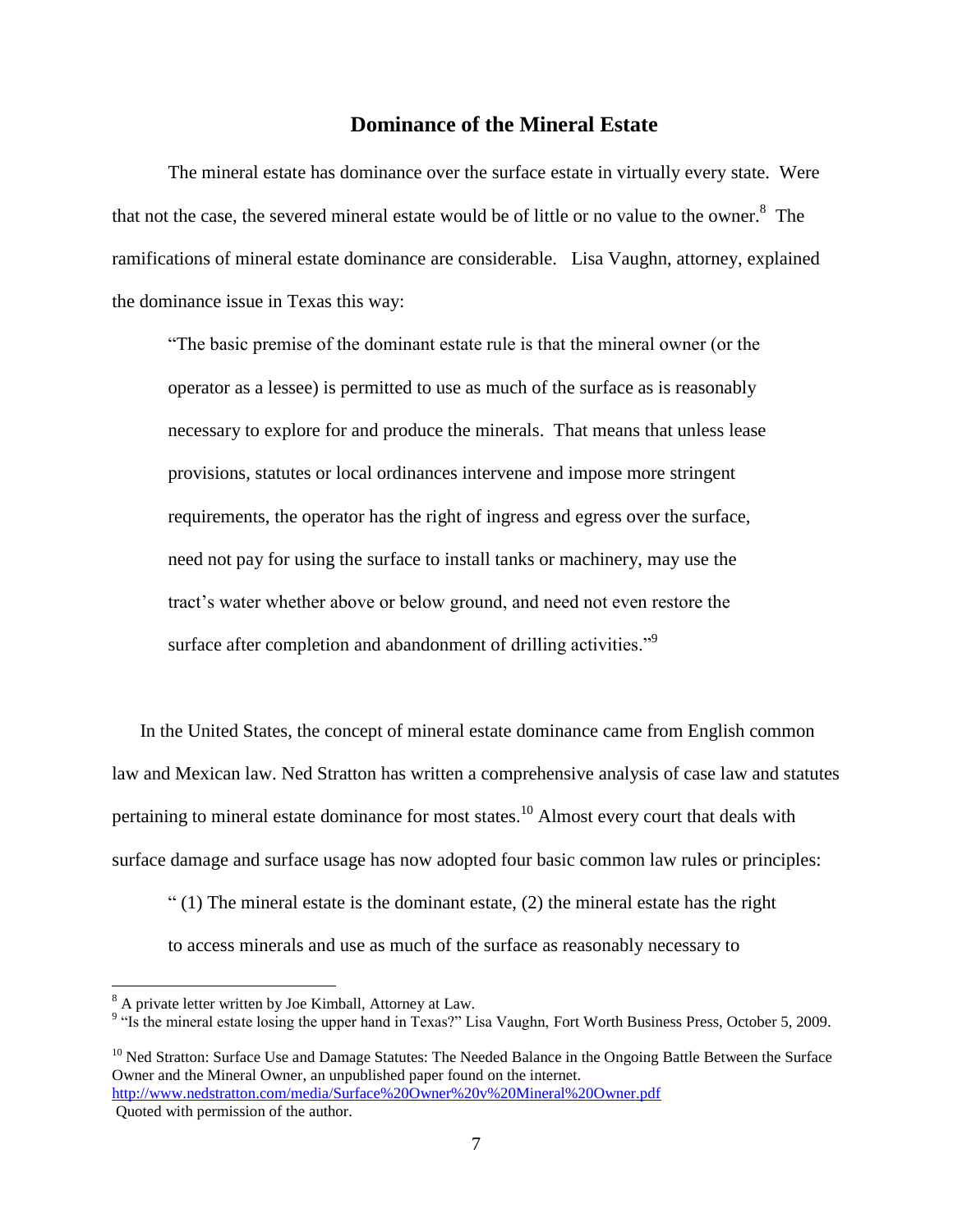extract and carry away the minerals, (3) the mineral owner does not have the right to destroy the surface unless that right was expressly granted in the conveyance, (4) the mineral owner was only liable to the surface owner for damages to growing crops and existing structures, but not for any other damages to the surface resulting from *reasonably necessary* surface activity".<sup>11</sup>

The mineral dominance issue is consistently litigated in the west. The root of the question is the extent of surface use that is allowed for mineral development. States have two perspectives: due regard and reasonable accommodation. Most states follow the due regard principle which allows the mineral owner to use as much of the surface as reasonably necessary, but compensate for damage to crops and structures.<sup>12</sup>

An "Accommodation Doctrine", adopted by several states, Colorado and Texas among them, provides some relief to the surface owner inasmuch as the mineral lessee must respect, as far as is practical, the surface owner's uses and not lay waste to the property.<sup>13</sup> Examples include specified distances from drill sites to buildings, restrictions on water use from the property, and location and depth of pipelines. The burden of proof in using the accommodation doctrine is on the surface owner. There must be an existing use or planned use. The planned use must be more than a statement of "I was planning to subdivide this property" but need not be actual construction; however, platting of the land would show clear intent. Notwithstanding the foregoing comments, the mineral owner's surface activities and appurtenances needed to exploit the minerals may hinder the surface owner's future development of the land. Severing the mineral estate from the surface almost always diminishes the value of the surface. "An

 $11$  Ibid

 $12$  Justin Rammell, Attorney, Private email to the authors, September 12, 2011.

 $13$  Getty Oil v. Jones, 470 s.w. 2d 618, 622 (Tex. 1971)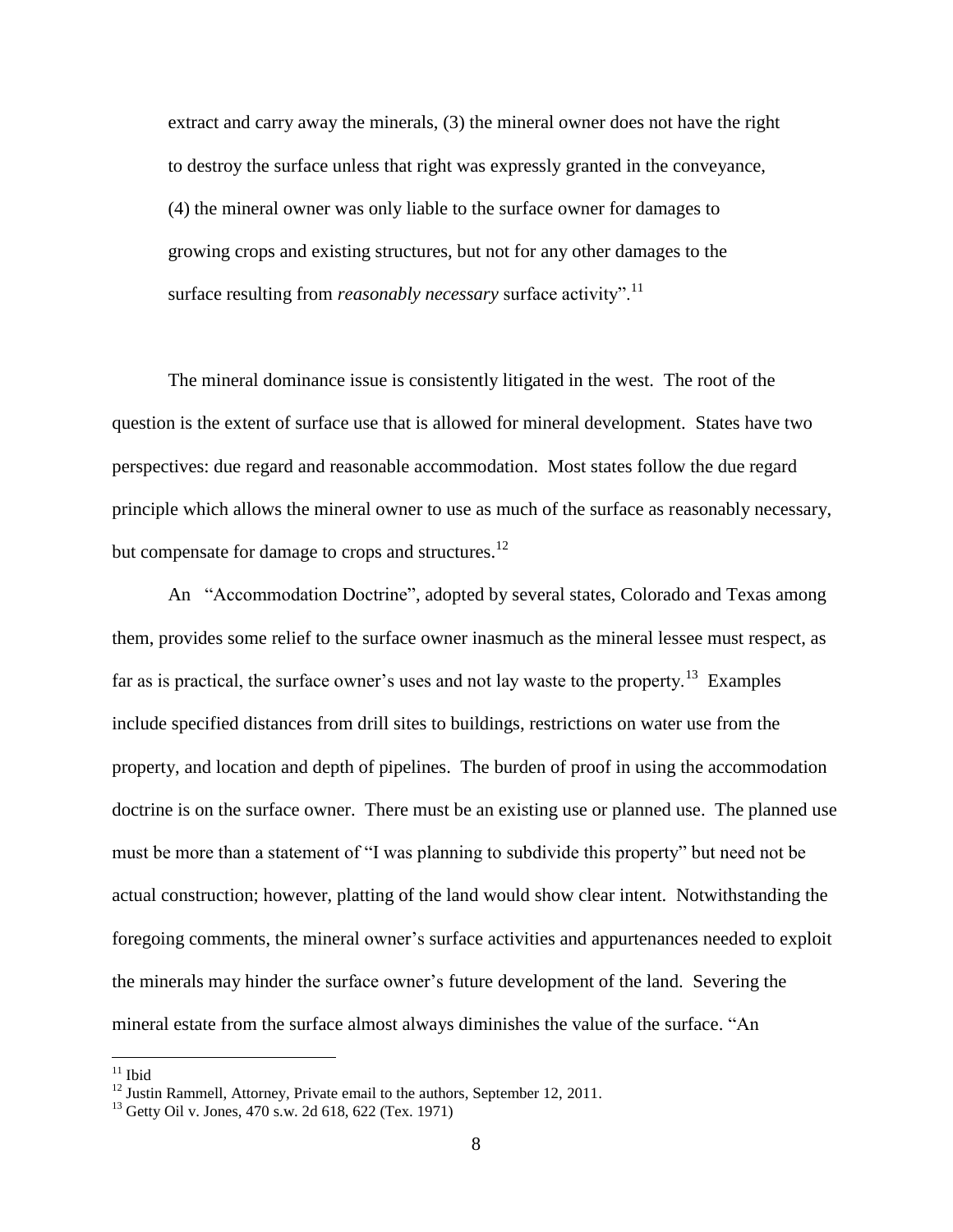encumbrance that unbundles rights in a parcel of real estate and transfers some rights to another entity cannot fail to diminish the value of the encumbered property."<sup>14</sup>

While these are common law principles, some states have enacted statutes to protect surface owners. The evolution of surface owners' statutory rights began in 1978 with the State of North Dakota passing the state's Oil and Gas Production Damage Compensation Act ("the North Dakota Act") which served as the model for affording surface owners legislative protection with respect to oil and gas leases.<sup>15</sup> The North Dakota Act withstood court challenges by the oil and gas industry.<sup>16</sup> Oklahoma, Montana and South Dakota followed with legislation to give surface owners some amount of protection.<sup>17</sup> In Oklahoma, surface owners and mineral interest owners must agree to a dollar amount to compensate the surface for damages, which may involve both parties hiring separate appraisals to come to a settlement. Wyoming is another example, where the mineral owner (or their lessee) must engage in good faith negotiation for a surface use agreement before mineral development. However, the mineral owner can post a bond with the conservation commission if the surface owner is recalcitrant.<sup>18</sup>

A **surface waiver** limits the mineral lessee's rights to operate on the surface, including ingress and egress, placing a drilling rig or well on the surface, or even setting foot on the surface above the mineral estate leased and controlled by the lessee. This is possible and often acceptable because the lessee can access the minerals from a distant property using horizontal

<sup>&</sup>lt;sup>14</sup> Asabere/Huffman: *The value Discounts Associated with Historic Façade Easements.* 

<sup>&</sup>lt;sup>15</sup> "A Journey Through Mineral Estate Dominance, The Accommodation Doctrine, And Beyond: Why Texas Is Ready To Take The Next Step With A Surface Damage Act". Comment by Andrew M. Miller, Houston Law Review, Summer, 2003, p 471.

<sup>16</sup> Ibid., 471

 $17$  Ibid., 471

<sup>&</sup>lt;sup>18</sup> Justin Rammell, Attorney, at Rammell Law, Murry UT, Email to the authors, September 12, 2011.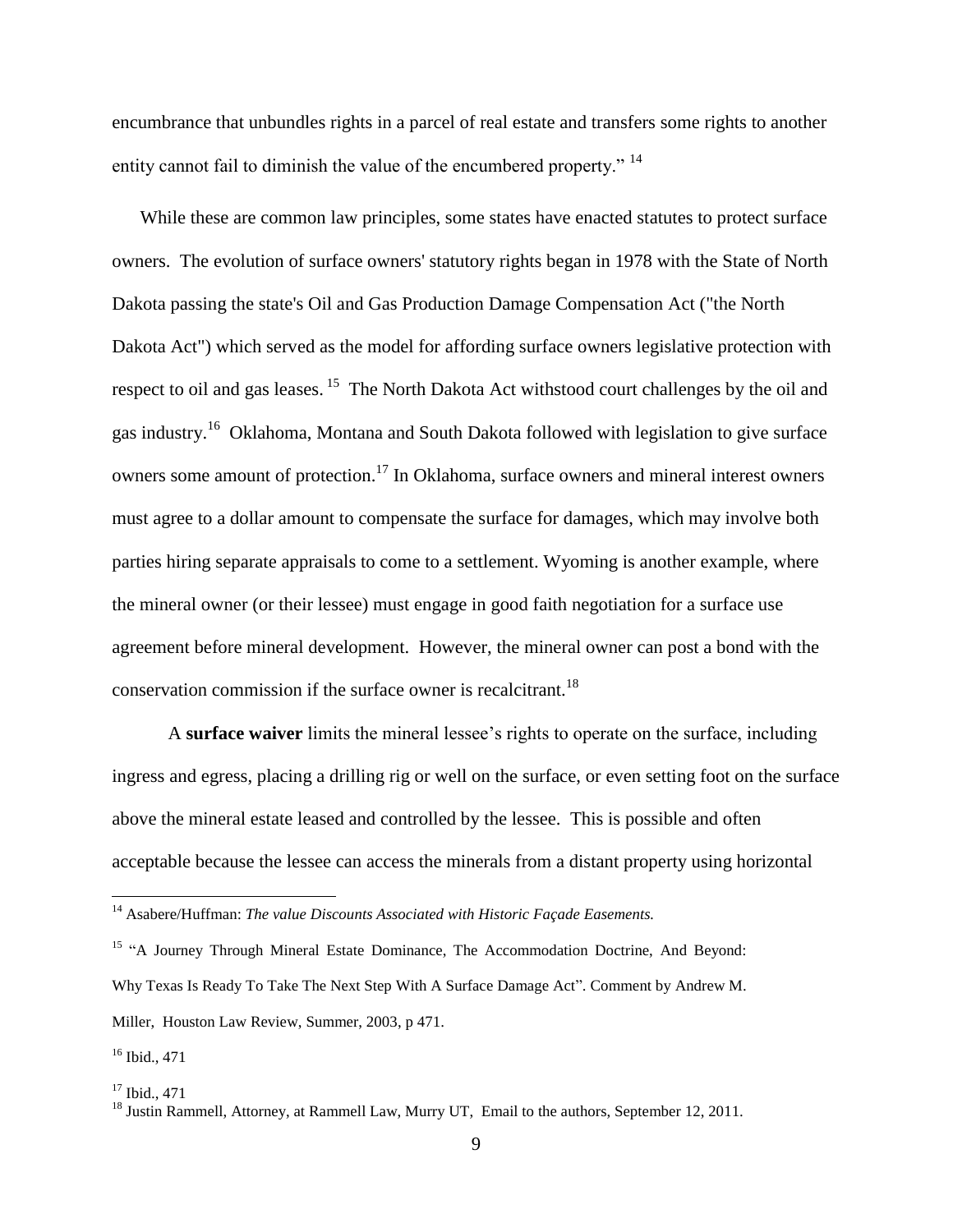drilling techniques. A surface waiver protects the surface estate from oil and gas well development activity.<sup>19</sup>

# **The Nature of Interests Created by an Oil and Gas Lease**

Prior to severance, the owner of the mineral estate typically grants a **mineral lease** to an exploration and production company, the **mineral lessee.** The owner of the mineral estate, i.e., the **lessor,** will receive **royalty payments** from the lessee if and when minerals are produced and sold. The size of the share agreed upon in the lease is typically between  $\frac{1}{8}$  and  $\frac{1}{4}$  of the gross sales. A mineral lease is an actual conveyance of real property. In Texas, an oil and gas lease conveys a fee simple determinable interest in the oil and gas in place. There is a reversionary interest back to the lessor when and if the lease expires.  $^{20}$  Even so, the mineral interest is still severed.<sup>21</sup>

# **Valuation Issues**

When the mineral interests are relevant, the appraiser must take extra care to adequately describe the interest being appraised and the scope of the work. The appraiser must specify that the value estimate is for the "surface estate" or the "mineral estate," or a combination thereof if the two have not been severed.<sup>22</sup> If the subject property includes the surface and mineral estates

<sup>&</sup>lt;sup>19</sup> The owner of the mineral estate is the only one who can negotiate and grant a waiver of surface rights. When a

land owner of the combined surface and mineral estate severs and sells the mineral estate, he or she can impose a

surface waiver on the buyer of the minerals who will then lease to a producer subject to the surface waiver. <sup>20</sup> Texas Oil and Gas Property Rights, Bearden Law Firm. (Although the concept of a "fee simple determinable" interest in the minerals is customary in Texas, some professionals take issue with anything less than a complete bundle of real property rights being designated as a "fee simple interest".)

<sup>&</sup>lt;sup>21</sup> Rhett G. Campbell, Attorney, private email to the authors on May 29, 2012

<sup>&</sup>lt;sup>22</sup> The Uniform Standards of Professional Appraisal Practice (USPAP) Standard 1-2 (e) requires the appraiser to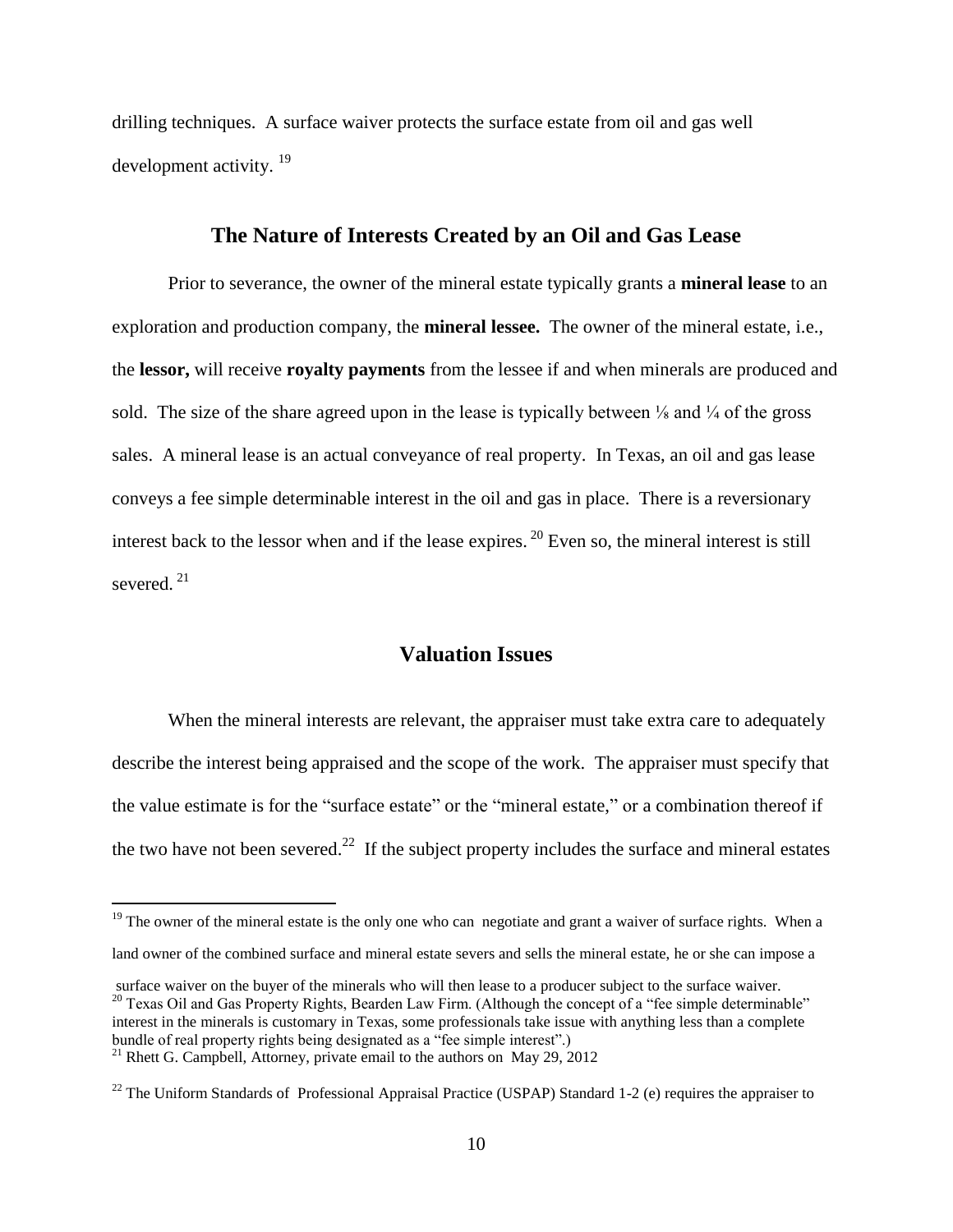combined, the "unit rule" prohibits a summation of two separate appraisals to arrive at a single value the subject, especially if the values were provided by two different appraisers. The Uniform Appraisal Standards for Federal Land Acquisitions provides solid advice on the importance of the unit rule when appraising land with minerals:

"The courts have recognized that property must be valued as a whole for federal acquisition purposes, with due consideration of all of the components that make up its value … In the case of land that is underlain with marketable minerals … the existence of those minerals is a factor of value to be considered in determining the market value of the property, but … it is improper for an appraiser to estimate the value of the surface of the property, add to it a valuation of the minerals, as estimated by a separate minerals expert, and thereby conclude a total market value for the property".  $23$ 

In describing the **interest being appraised**, the appraiser should verify and disclose the status of the mineral interest included. If all or part of the mineral interest has been severed from the surface estate, disclosure of the percentage of the mineral interest included in the appraisal is essential. Regarding comparable sales, the appraiser must determine the percentage of the mineral interest conveyed and, if it differs from the subject, make the necessary adjustments.

The **scope of work** should describe the lengths to which the appraiser has gone to estimate value, such as using comparable sales with similar mineral interests discussed in enough detail to satisfy the scope of work rule.<sup>24</sup> For appraisals using the discounted cash flow approach, the scope will describe steps taken to estimate reserves and net cash flows.

<sup>&</sup>quot;identify the characteristics that are relevant to the type and definition of value and intended use of the appraisal".

 $^{23}$  Uniform Appraisal Standards for Federal Land Acquisitions, Section D-11

<sup>&</sup>lt;sup>24</sup> USPAP Standard 1-2(h) and Advisory Opinions  $28$  and  $29$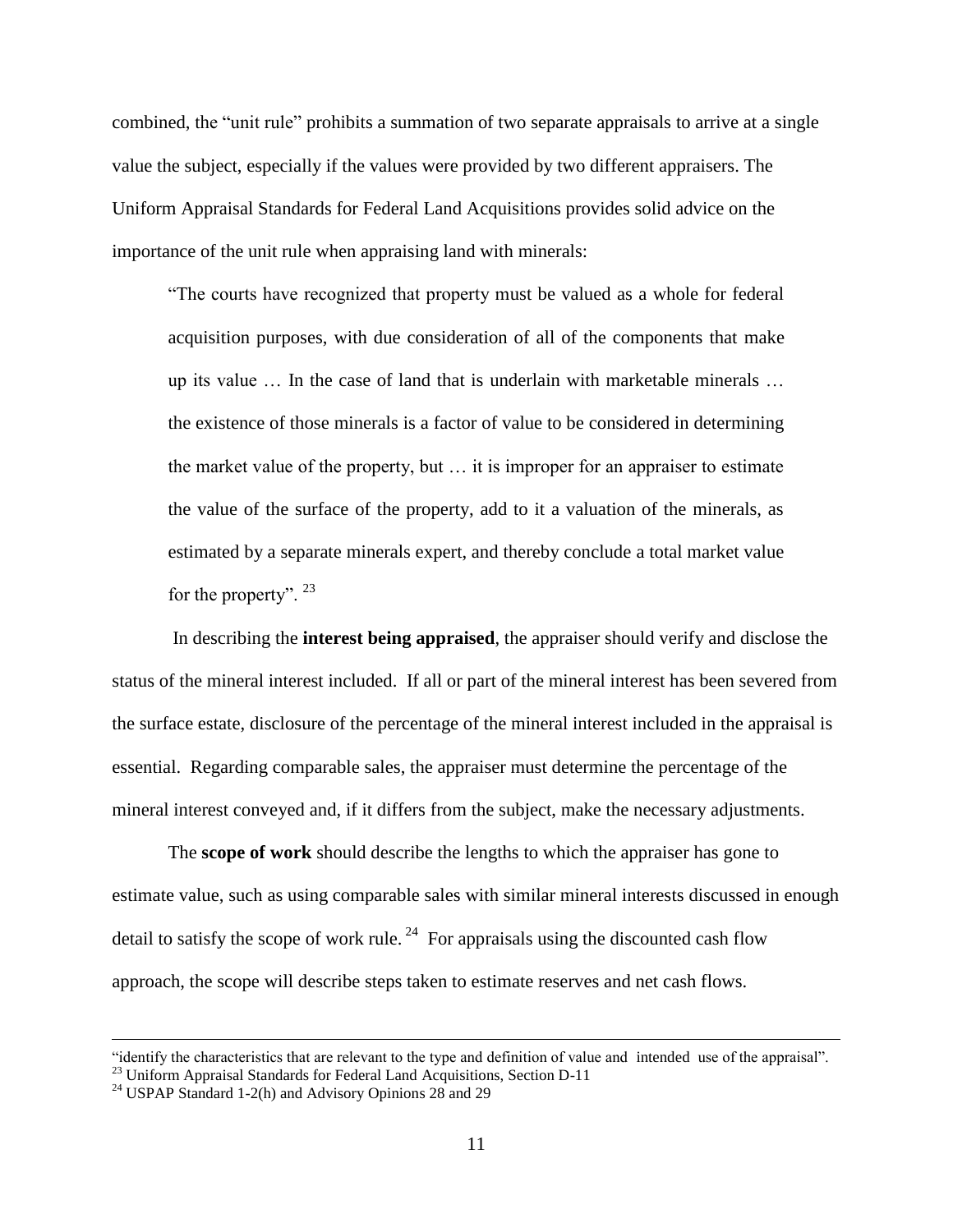# **When Does an Appraisal Assignment Require an Oil & Gas Appraiser?**

When is a land appraiser qualified to opine on the value of oil and gas properties? There are no hard and fast rules but in general, if there is no production in the area and no proprietary or public seismographic data, and even though there is production in the same shale formation but at a distance, a land appraiser is qualified and perfectly capable of using the sales comparison approach to value the property. $25$ 

On the other hand, if there is oil and gas production on or in close proximity to the subject property and, if properties in the area are trading primarily for their mineral value, the subject should be valued using an income approach (i.e., Discounted Net Cash Flow) and the appraisal should be conducted by an expert in the appraisal of oil and gas properties. Geologist and petroleum engineers (reservoir engineers) have an accepted methodology of classifying and quantifying recoverable reserves based on information obtained from drilled wells on or near the subject property or from seismic studies in the area. In shale-gas areas, geologists consider the shale formation's thickness, porosity, and permeability. Quantities of recoverable reserves, which the Society of Petroleum Engineers classifies as either proved, probable, possible, or exploratory, are estimated by a geologist or reservoir engineer. Based on the reservoir report, a decline curve is used to estimate hydrocarbon production, which is then translated into cash flows based on estimates for future oil or gas prices. Estimated drilling and production costs are deducted from gross oil and gas sales to arrive at net cash flows. The estimated future net cash flows are then discounted to a present value using a discount rate that is in the magnitude of 10 percent. That present value is further reduced to reflect the degree of uncertainty about future

<sup>&</sup>lt;sup>25</sup> Rhett G. Campbell, Attorney private email on May 29, 2012. Mr. Campbell has expertise in litigating valuation issues for oil and gas properties.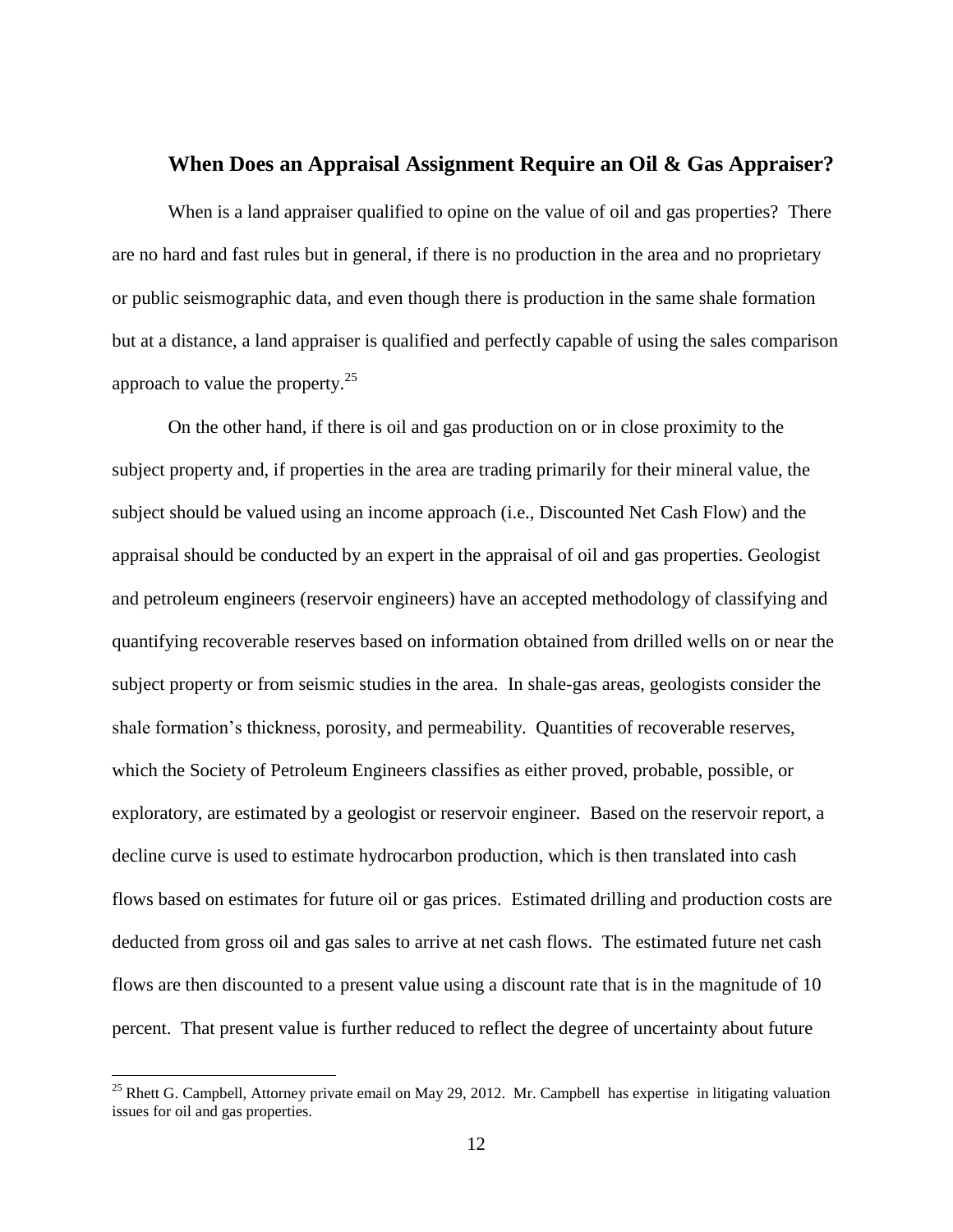production and prices. The important point is that appraising oil and gas properties requires the use of complex production forecasts and a sophisticated income approach which most land appraiser are not qualified to employ.<sup>26</sup>

If comparable sales are available and recoverable reserves can be estimated, both the sales approach and the income approach should be used. The Uniform Appraisal Standards for Federal Land Acquisitions states the following:

"As in the valuation of other property for federal acquisition purposes, if adequate sales data is available, the sales comparison approach is usually considered the best evidence of value".  $27$ 

One land appraiser in the Barnett Shale reported that he accepted an assignment to appraiser land and minerals in production. Recognizing that he was unqualified to value the mineral estate, he personally valued the surface and engaged an expert in oil and gas appraisal to value of the mineral estate. Instead of reporting the sum of the two appraisals, thus violating the unit rule, he reported two separate values.

# **Sales Comparison Approach**

The sales comparison approach is the primary focus of this paper. **Comparability of sales data** selected for the sales comparison approach requires consideration of many factors pertaining to the surface and mineral estates. The surface estate factors include the usual list: time of sale, size, highest and best use, surface improvements and location. The list of factors relating to the mineral estate includes: 1) rights conveyed, 2) percentage of mineral interest

<sup>&</sup>lt;sup>26</sup> This subject is far more complex than space permits. For a thorough discussion of oil and gas appraisal, see "Valuing Oil & Gas Assets in the Courtroom" Finish this

 $27$  Uniform Appraisal Standards for Federal Land Acquisitions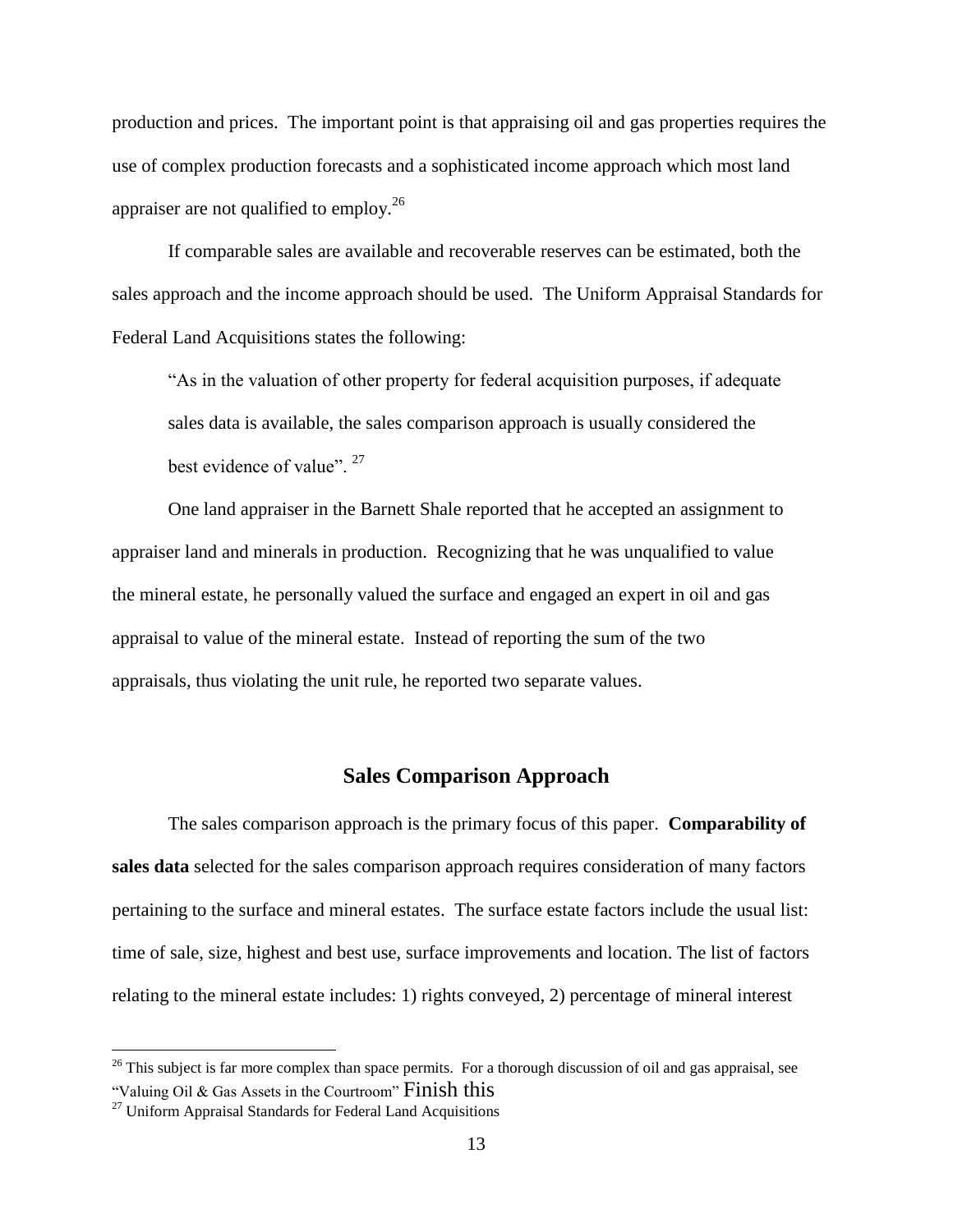conveyed, 3) time of sale, and 4) suitability of the site for drilling. If significant information is available regarding potential production, that should be utilized in an income approach.

**Rights conveyed** with the comparable sale should mirror the interests being appraised. If the surface and mineral estates have been severed, the surface estate appraisal must consider the consequences of the mineral owner's surface activities. Is there a surface waver in place on the subject or the comparable sales? If not, what effect does current of future production activity have on the market value of land? With regard to the mineral interests, which elements of the possible rights remain attached to the subject and comparable sales? The owner of a mineral interest has **executive rights**. These rights have value because they include the decision of when and whether to lease the property. Executive rights also include a claim to any leasing fee or signing bonus. A signing bonus can be a very large part of the value in the mineral interest.

**Time of sale,** always a factor considered in the sales comparison approach, is especially important in the Barnett Shale because of the effect volatile oil and gas prices have on prices paid for mineral interests. We observed that in the most productive geographical regions of the Barnett Shale, lease signing bonuses went from as low as \$1,000 per acre to as high as \$25,000 and back down again at times that were highly correlated with the rise and fall of natural gas prices, which went from \$3.00 to \$13.00 per  $MMB TUs^{28}$ . Prices paid for land with mineral interests behaved accordingly.

**Surface improvements** complicate the comparison process, especially when the subject and comparable sales have significantly different improvements. The authors are aware of a neighborhood shopping center purchased for use as a drill site. The company demolished the center, which was located at the intersection of a freeway and major street. They are drilling several directional wells at the site and allegedly plan to redevelop the unused acreage. Clearly

 $28$  MMBTUs is the acronym for one million British thermal units.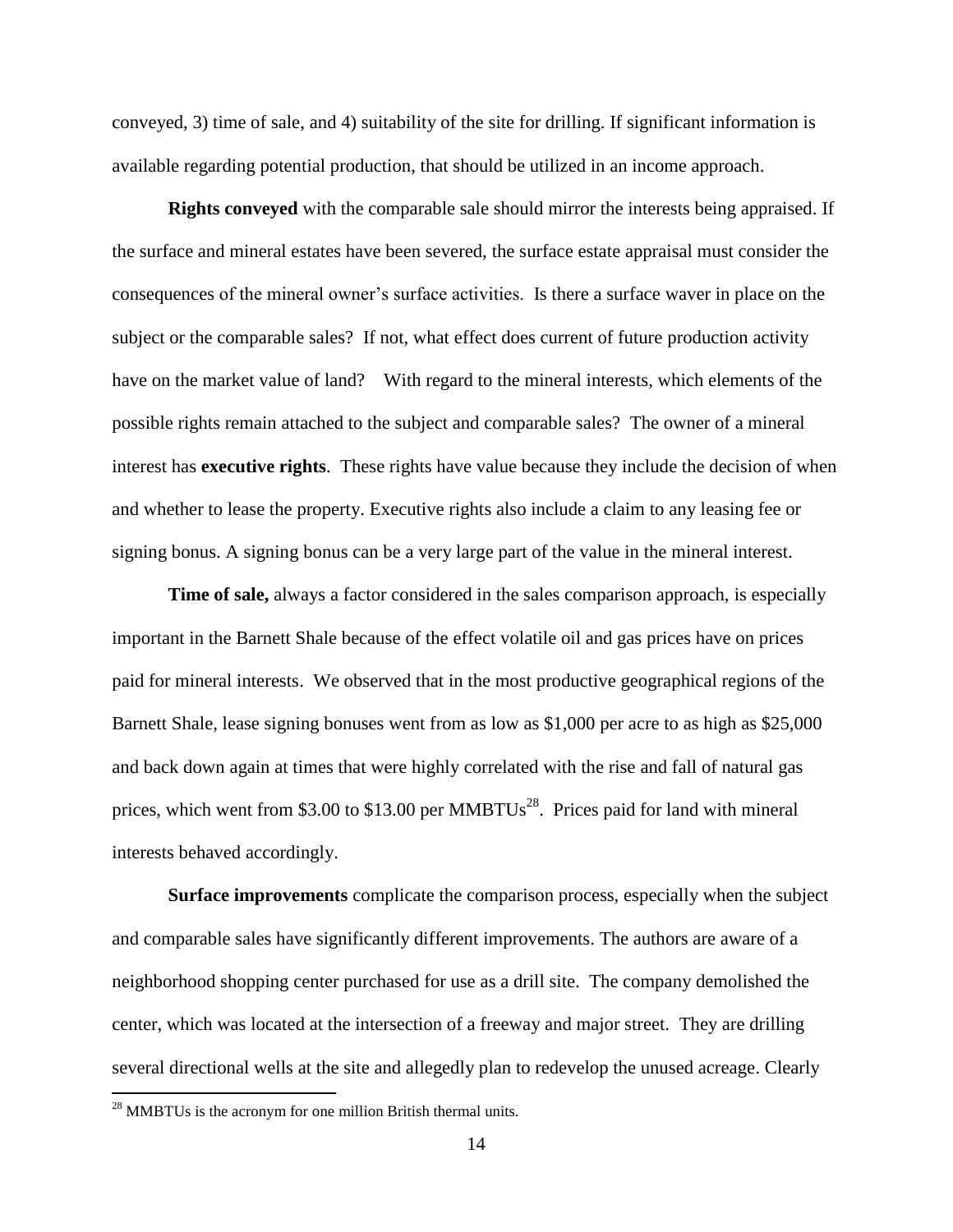the drilling company believed the highest and best use had changed from shopping center to drill site.

**Suitability of the surface for drilling and production** affects the cost of getting the gas out of the ground and to the market. Operating companies will pay more for properties that present fewer inhibiters to drilling and production. Suitability issues include: a) legal or regulatory jurisdiction, b) access to product markets, c) surface terrain, d) suitable drilling location, and e) availability of large quantities of water for fracking.

The **percentage of minerals owned and conveyed** is a key factor in comparing land sales. It is common for owners, when selling their land, to reserve all or part of the minerals for themselves; thus, selling the surface only or the surface and part of the mineral interest. . The owner of a mineral interest has executive rights, which include the right to sign an oil and gas lease, assuming there is no current lease, and the right to a share of the signing bonus. Alternatively, a seller can reserve a **non-participating royalty interest (NPRI),** which carries no executive rights. The owner of the NPRI has no ability to lease his or her interest and will not receive any of the bonus money. The NPRI owner benefits from the mineral interest after a well is paying royalties. Before the oil and gas lease has been signed, a mineral interest can be more valuable than a royalty interest. After the signing bonus, there is no difference in value.

The **existence of a surface waiver** can be a very important factor. The value of the severed surface estate can be greater if there is no possibility of the mineral interest owner operating on or encumbering the surface. This is particularly true for smaller properties. The value of the mineral interest beneath land with a surface waiver will be diminished if there is no nearby site from which the lessee can drill and gain access to the minerals.

15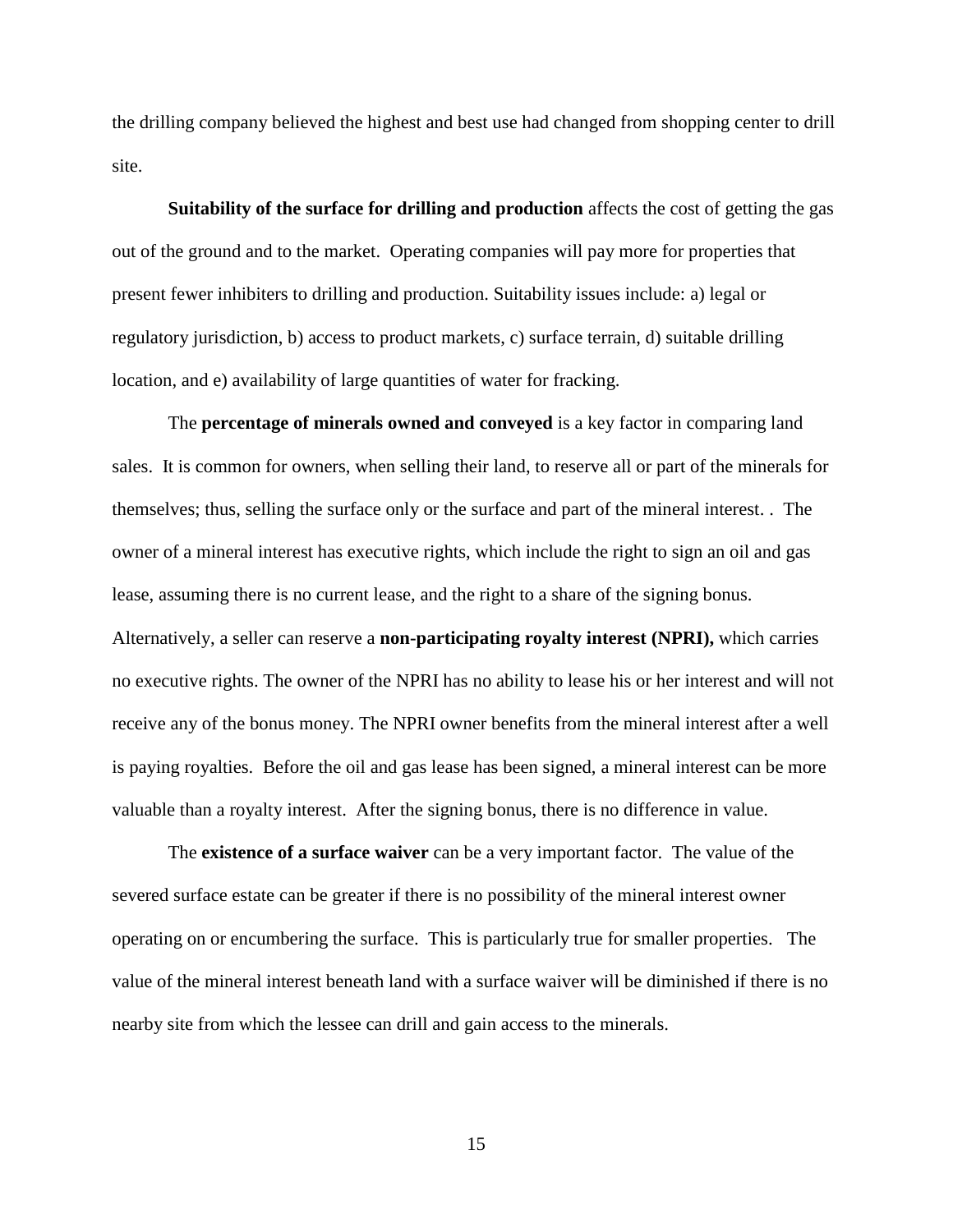A **mineral deed** is the best way to accurately ascertain the amount paid for a mineral estate. However, seldom if ever are two mineral estates the same. Mineral estate sales can differ in many ways, including geographical area, leased or not lease, and quantity of recoverable reserves.

On average, the Barnett Shale is 300 feet thick, but it varies from 30 feet at the outer edges of the formation to 700 feet at its thickest point. Over a period of years, 2006-2008, geologists conducted seismographic studies to map the depth and thickness of the Barnett Shale. Gas exploration and production companies paid much greater signing bonuses to lease the land above the thickest regions of the shale formation. Once the map of this geological information was available, around 2008, shale thickness, as well as porosity and permeability became important drivers of leasing bonuses and sale prices for mineral interests.

#### **Sales Comparison Example:**

# **Analyzing Comparable Sales to Estimate the Value of Land with and without Minerals** <sup>29</sup>

The impetus for this paper came from an appraisal assignment requested by a title company that was liable for failing to discover and inform a buyer that the land he was purchasing did not include the underlying mineral estate. To establish a settlement amount, the title company instructed the appraiser to value the land, first with all of the mineral interest attached and a second without the mineral estate. The client and intended users of the appraisal are the title company (which shall go unnamed), its representatives and the Court. The appraisal will be used to provide an opinion of market value of the subject property with the insured risk and without the insured risk, i.e. the mineral estate.

<sup>&</sup>lt;sup>29</sup> This example draws some of the facts from an actual assignment, but certain facts and procedures have been substantially abbreviated to better demonstrate adjusting for the percentage of minerals conveyed and also to protect the confidentiality of the parties.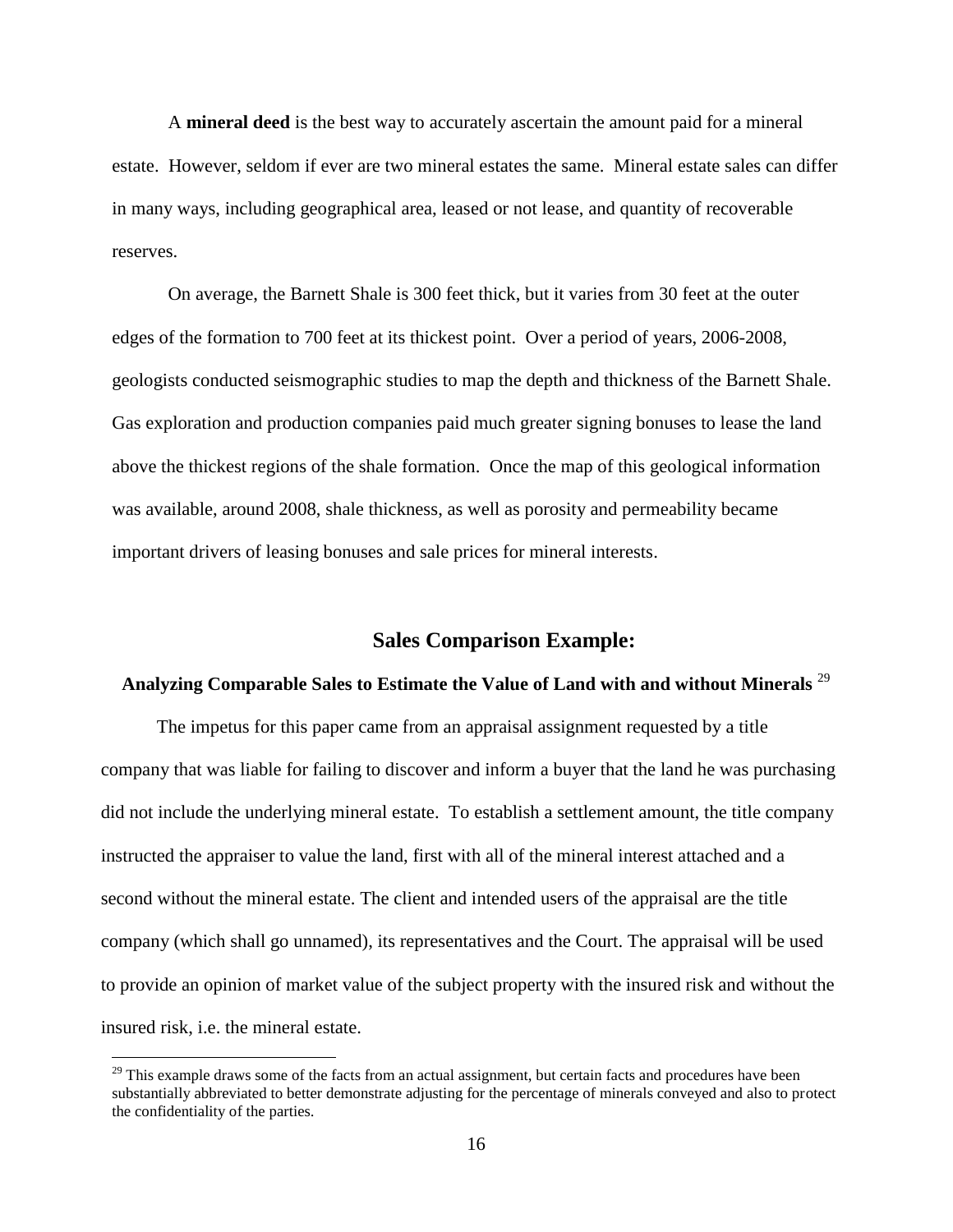Market value is defined as:

"The price which the property would bring when it is offered for sale by one who desires, but is not obliged to sell, and is bought by one who is under no necessity of buying it, taking into consideration all of the uses to which it is reasonably adaptable and for which it either is or in all probability will become available within the reasonable future." City of Austin v. Cannizzo, 267 S. W. 2d 808 (Tex 1954)

The interest valued is the Fee Simple title, encumbered by any easements not to be extinguished, less oil, gas and other hydrocarbons, i.e. surface only; and the Fee Simple title including both the surface and mineral estate.

The property is identified as 500 acres of ranchland consisting of mostly native pasture. It is further identified by a survey drawing and metes and bounds description. The appraiser personally inspected all of the ranch. Highest and best use is the present use as an agricultural operation. The effective date of valuation is the date of the claim that the title policy failed, December of 2005. The final value estimates will reflect the value of the property with and without the mineral estate, the difference being the contributory value of the mineral estate.

The scope of work included verification of each comparable sale with one of the parties to the transaction or the agent(s) involved in the sale. Verification included the sale price, terms, the reservation or conveyance of minerals and any special circumstances, such as a surface waiver, that may have influenced the consideration. These sales were then paired as to surface only conveyances or conveyance of surface and minerals. In this example case, we solve for an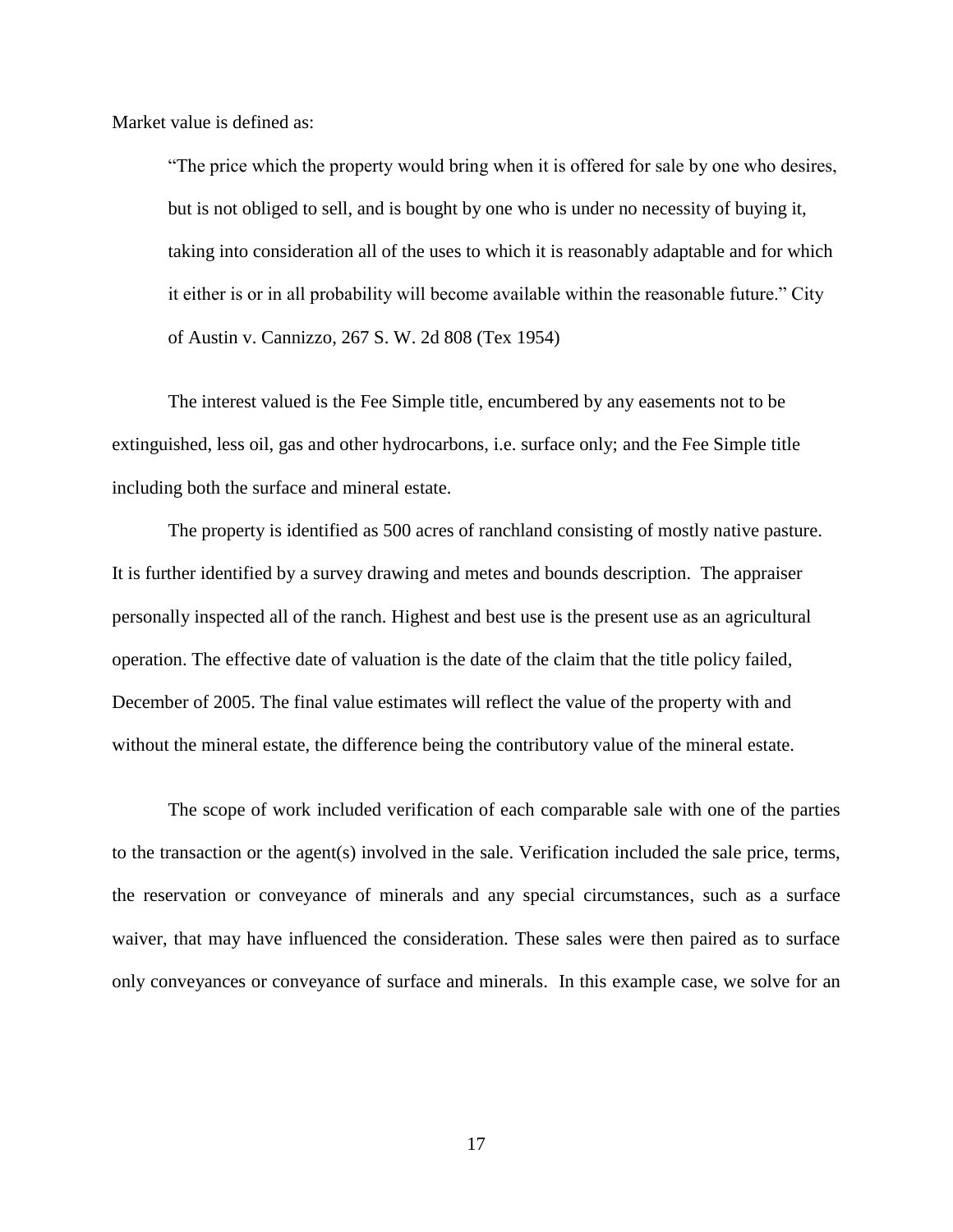adjustment factor and use that information to arrive at a value of the land with and without minerals as indicated by the sales comparison approach.<sup>30</sup>

Five sales of ranch land with different percentages of mineral interest reserved or conveyed were found and confirmed. All of the comparable sales were vacant land in the same soil conservation district. The surface estate characteristics were very similar and judged to be of equal value per acre. Thus, no other adjustments were needed and the primary price difference between the tracts was attributed to the mineral interests.

Finding sales of minerals-only in the Barnett Shale proved to be difficult. We did find one example in the vicinity of the subject that had aspects of a minerals-only sale. However, we reasoned that price information gained from a sale of mineral interests without the land is theoretically different than the contributory price of minerals, either some or all, when sold with the surface estate. Therefore we took special care in using that sale. The best alternative is to find vacant or minimally improved surface-only sales to compare to land sales with all or some of the minerals intact. Comparable sales of land with differing percentages of minerals intact provide useful information.

In this example, a collection of five recent ranch land sales in a single Texas county in the Barnett Shale will provide a basis for discussion of some of the issues affecting the sales comparison approach to valuing land with and without minerals. The subject property, as well as all of the sales, were above the Barnett Shale, but near its farthest reaches. At the date of value, it was not known if drilling activity would reach this far south. Consequently, land and mineral sales were based solely on the sales comparison approach, as insufficient information existed to allow for an income approach to value.

 $30$  A thorough scope of work would include surveying other buyers, sellers, landowners and related real estate professionals in the area, including petroleum landmen, to gain additional familiarity and a better sense of the market.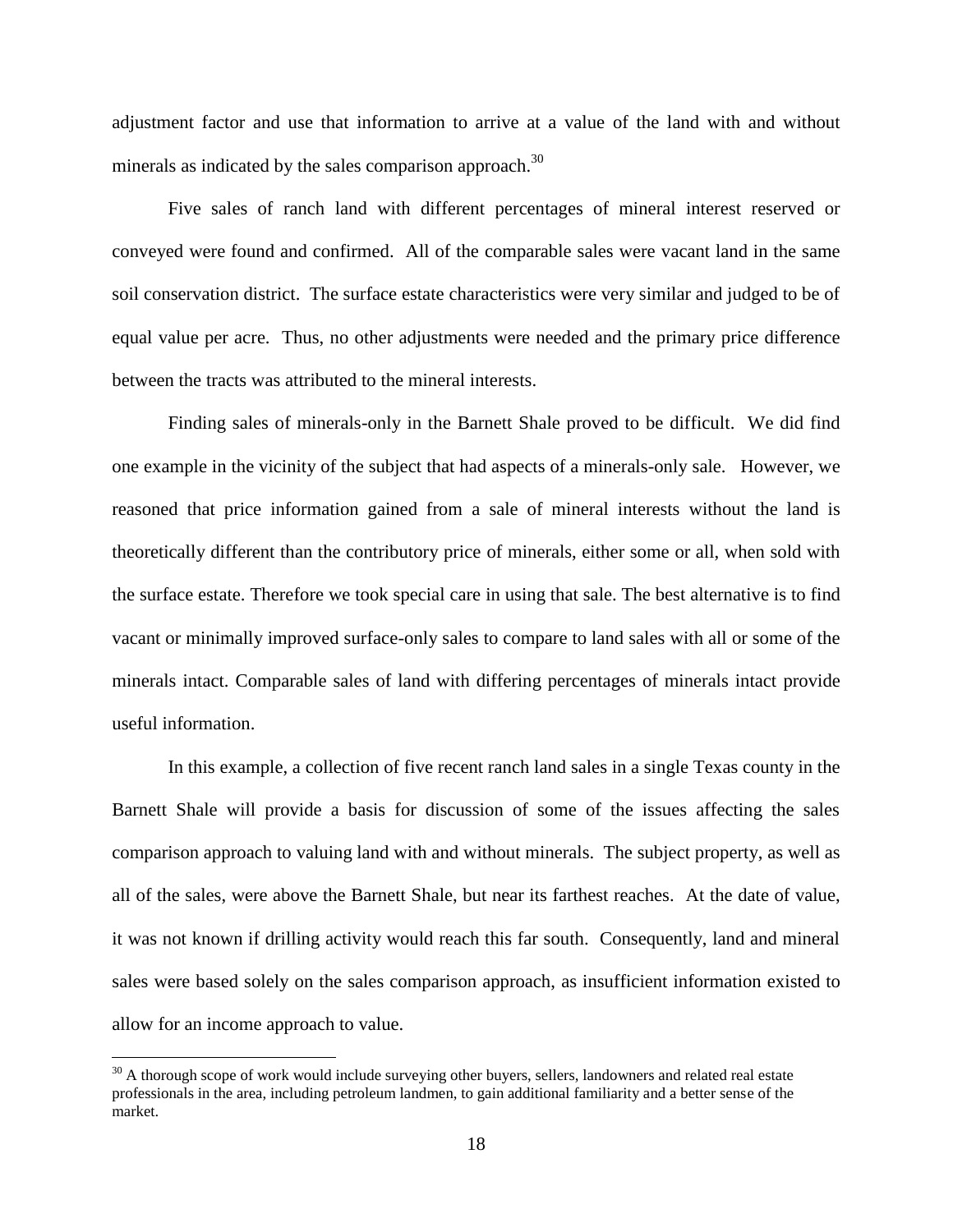#### **Mineral Estate-Only Sales**

Sale No.1 has a minerals-only component. This sale occurred on October 1, 2004. The buyer agreed to purchase 160 acres of land with all of the minerals for \$407,000 (\$2,545 per acre) plus an additional \$48,375 (\$645 per mineral acre) for 100% of the minerals under an adjoining 75 acre tract of land.

In this transaction, both the buyer and seller were in a position to have exceptional knowledge of the value of the estates conveyed. The seller was an oil and gas attorney, and the buyer was a speculator in oil and gas properties. Consequently, we believe that the information gleaned from these sales carries special credence. Sale No 1a provides a value indication of \$645 per mineral acre and indicates that land sold for \$1,900 per acre.

| Sale No. 1a | Surfaces and<br>100% Minerals | 160 acres | $$2,545$ per acre |
|-------------|-------------------------------|-----------|-------------------|
| Sale No. 1b | Minerals Only                 | 75 acres  | \$645 per acre    |

#### **Surface Estate Only**

Sale No. 2 was a 120 acre surface estate only, i.e. no minerals attached. It sold on April 1, 2005, for \$2,345 per acre. The property is easily accessible and mostly native grassland pasture. The terrain features are relatively level and there is an approximate  $25\%$  canopy.<sup>31</sup> This sale provides a good base case for the value of the surface estate only.

| $\cap$<br>– ጦ<br>Sale l<br>$N_{0.2}$<br>per acre<br>acres<br>Surface Only<br>ر 14<br>ر ∡ى<br>$1\angle U$ |  |
|----------------------------------------------------------------------------------------------------------|--|
|----------------------------------------------------------------------------------------------------------|--|

#### **Surface Estate with 100% of the Minerals**

shaded by trees and tall brush.

 $31$  Percent of canopy is a descriptive used by veteran land appraisers to indication the degree to which the land is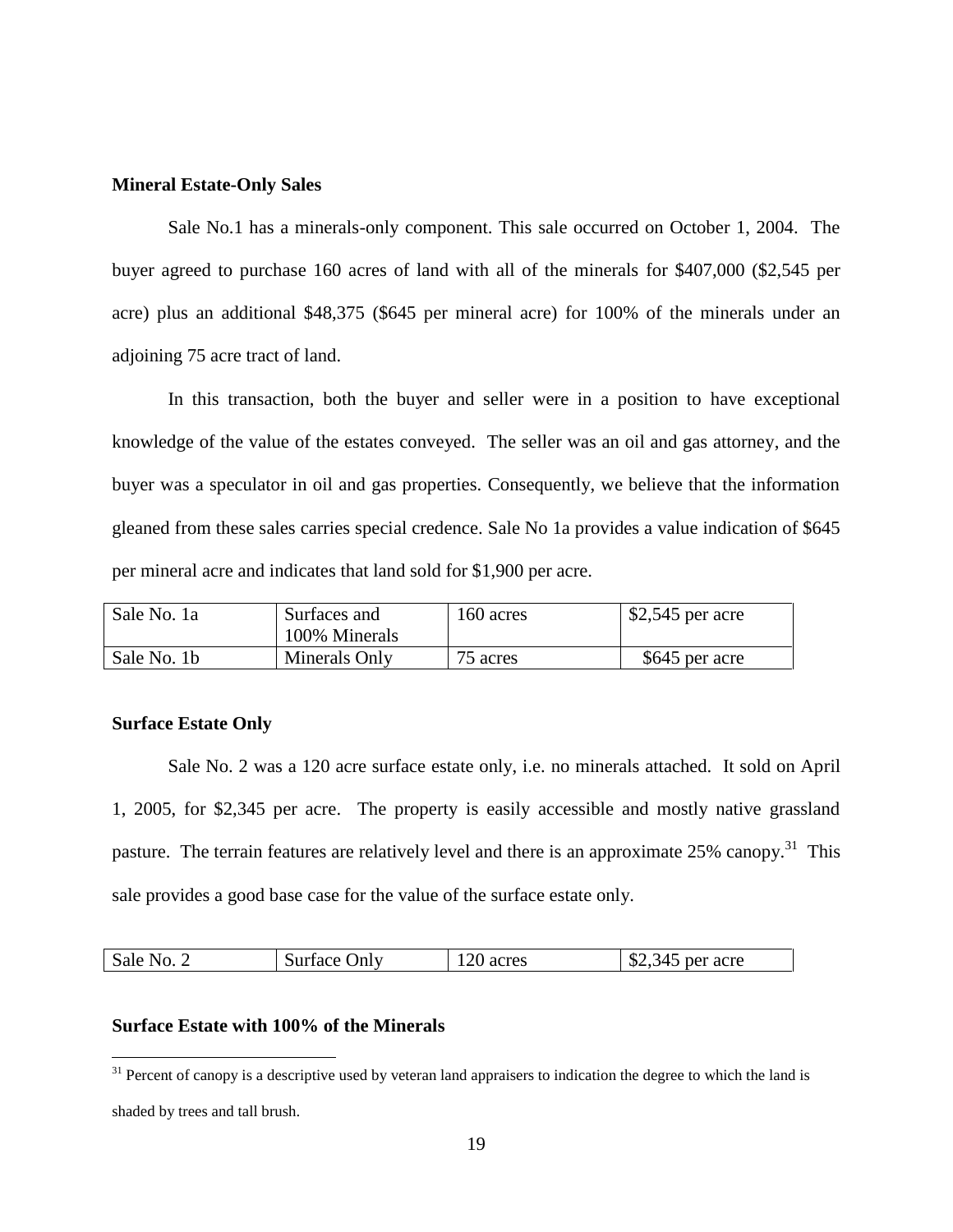Sale No. 3 was 128 acres of land with 100 percent of the minerals. It sold for \$2,686 per acre on October 20, 2005, six months after Sale No.2. The surface characteristics of Sales 2 and 3 are comparable, thus providing a good pairing with the only difference being the minerals in Sale 3. That is, both tracts fall into the same land use classification and are similar in all other characteristics except for the mineral estate conveyed. A comparison between Sales 2 and 3 indicates that the contributory value of the mineral estate is \$341 per acre.

| Sale No. 3 | Surface and   | 128 acres              | $$2,686$ per acre |  |  |
|------------|---------------|------------------------|-------------------|--|--|
|            | 100% Minerals |                        |                   |  |  |
| Sale No. 2 | Surface Only  | 120 acres              | $$2,345$ per acre |  |  |
| Difference | 100% Minerals | Value per Mineral Acre | \$341 per acre    |  |  |
|            |               |                        |                   |  |  |

Sale No. 1a was also for land and 100% minerals at the price of \$2,545 per acre. Comparing that to Sale No. 2 indicates that the minerals contributed \$200.

| Sale No. 1a | Surface and   | 160 acres              | $$2,545$ per acre |  |  |
|-------------|---------------|------------------------|-------------------|--|--|
|             | 100% Minerals |                        |                   |  |  |
| Sale No. 2  | Surface Only  | 120 acres              | $$2,345$ per acre |  |  |
|             |               |                        |                   |  |  |
| Difference  | 100% Minerals | Value per Mineral Acre | \$200 per acre    |  |  |
|             |               |                        |                   |  |  |
|             |               |                        |                   |  |  |
|             |               |                        |                   |  |  |

#### **Surface Estate with Less than 100% of the Mineral Estate**

Sale No. 4 was 120.86 acres of land with 75 percent of the mineral estate conveyed. The sale price was \$2,488 per acre and the sale date was August 12, 2005, very near the time of the second and third sale. If we compare Sales 2 and 4, Sale 2 had no mineral interest but Sale 4 had a 75 percent mineral interest. The difference was \$143 more per acre for Sale 4, which indicates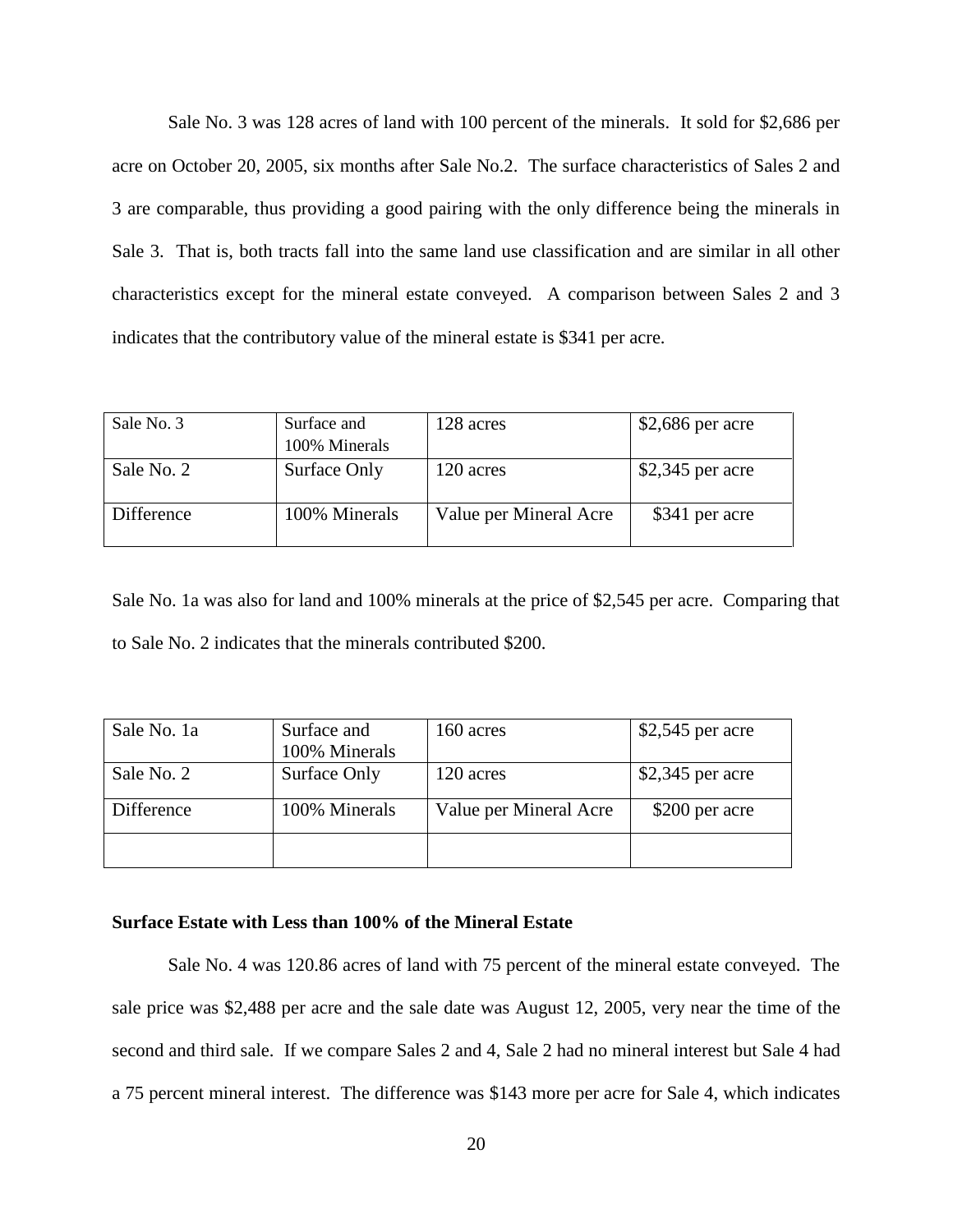that the contributory value of a mineral acre when sold with the surface estate is \$191 per acre (\$143/.75).

| Sale No. 4 | Surface and  | 120.86 acres          | $$2,488$ per acre           |  |  |
|------------|--------------|-----------------------|-----------------------------|--|--|
|            | 75% Minerals |                       |                             |  |  |
| Sale No. 2 | Surface Only | 120 acres             | $$2,345$ per acres          |  |  |
| Difference | 75% Minerals | Value of Mineral Acre | $\frac{\$143}{.75} = \$191$ |  |  |

Alternatively, if we compare Sale 3, which had 100 percent minerals and Sale 4 with only 75 percent minerals, the difference in price is \$198 (\$2,686-\$2488). The difference in minerals was 25 percent. Assuming there are no physical characteristics or infrastructure differences of significance, this pairing indicates that minerals are worth \$792 (\$198/.25) per acre.

| Sale No. 3 | Surface and<br>100% Minerals | 128 acres         | $$2,686$ per acre |
|------------|------------------------------|-------------------|-------------------|
|            |                              |                   |                   |
| Sale No. 4 | Surface and                  | 120.86 acres      | $$2,488$ per acre |
|            | 75% Minerals                 |                   |                   |
| Difference | 25% Minerals                 | Value of Minerals | $$198/.25 = $792$ |

Sale No. 5 was a 396 acre tract that included 50% of the mineral estate and sold for \$2,502 per acre on July 1, 2005. The surface estate is similar to Sale 2, a surface only sale for \$2,345 that occurred three months earlier. With a price difference of \$157 that we attribute to the 50% mineral difference, Sale No. 5 indicates that minerals are worth \$314 per acre  $$157/.50$ ).

Typically there is an inverse relationship between size and price. In this case the larger parcel brought a higher price per acre than did the smaller tract. The difference can be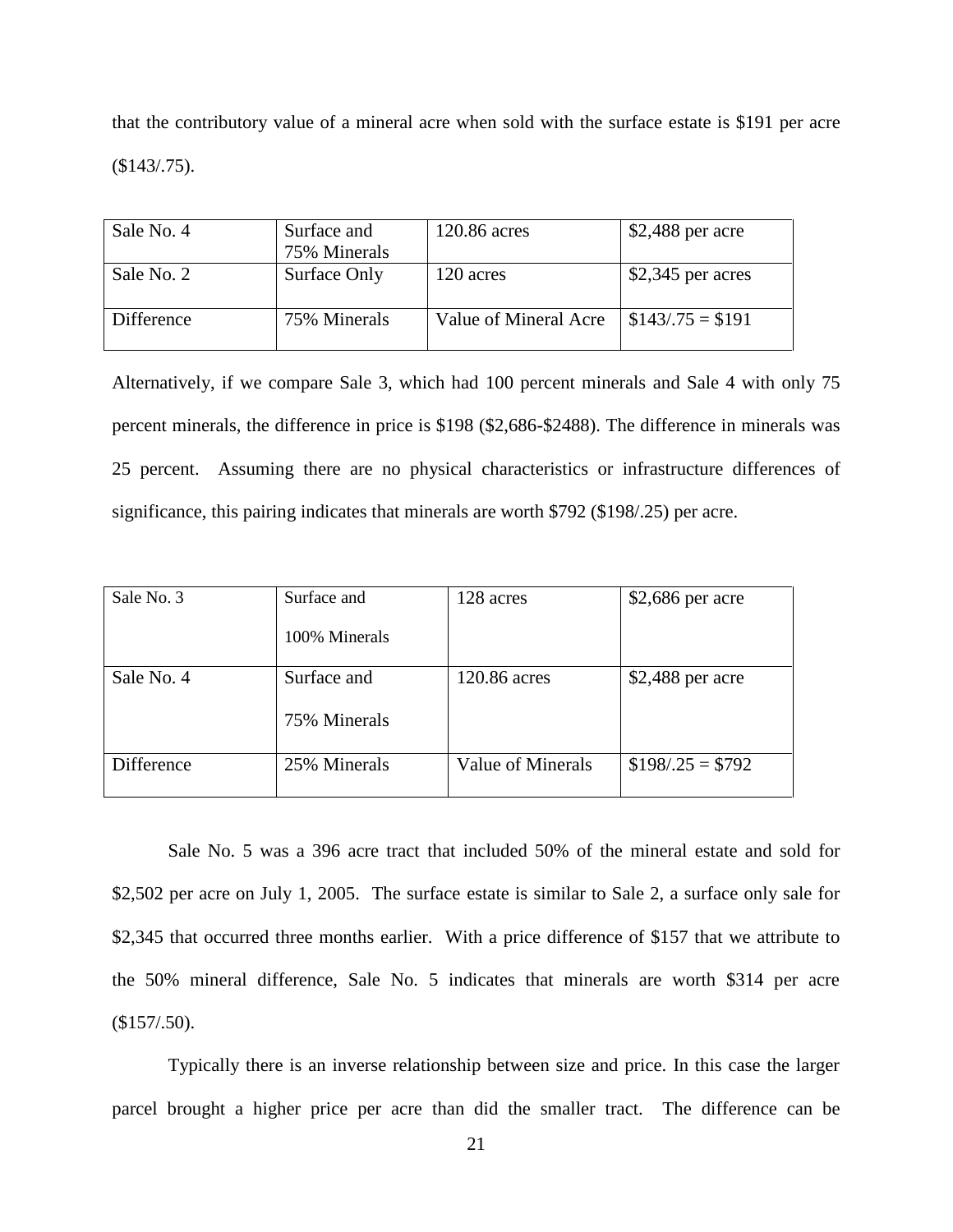attributable to the mineral estate, although a size adjustment might have indicated an even higher price for the mineral estate.

| Sale No. 5 | Surface and<br>50% Minerals | 396 acres         | $$2,502$ per acre  |  |  |
|------------|-----------------------------|-------------------|--------------------|--|--|
| Sale No. 2 | Surface Only                | 120 acres         | $$2,345$ per acres |  |  |
| Difference | 50% Minerals                | Value of Minerals | $$157/.50 = $314$  |  |  |

This brings up an important point. Knowledgeable buyers will pay more for a surface estate if they also control the mineral estate because there are fewer issues regarding the mineral owner using the surface.<sup>32</sup> A surface waiver could mitigate this concern.

# **Summary of the Values Indicated by Comparable Sales**

 $\overline{a}$ 

One may draw several conclusions from the preceding sales and paired analyses. Sale No. 1b, a minerals only sale, indicated that the mineral estate was worth \$645 per acre. A pairing of Sales 2 and 3 indicate that minerals are worth \$341 per acre. Sale 2 compared to Sale 4 indicates \$191 per mineral acre. Sale 3 with 4 indicates \$792 per acre and Sale 5 with 2 indicates \$314.

| Sales and Pairings           | <b>Indicated Mineral Value</b> |
|------------------------------|--------------------------------|
| Sale No. 1b (minerals only)  | \$645                          |
| Sale No. 1a minus Sale No. 2 | \$200                          |
| Sale No. 3 minus Sale No. 2  | \$341                          |
| Sale No. 4 minus Sale No. 2  | \$191                          |
| Sale No. 3 minus Sale No. 4  | \$792                          |

 $32$  There is an often cited grandfather's advice to never buy land without the minerals and always retain all or part of the minerals when you sell land.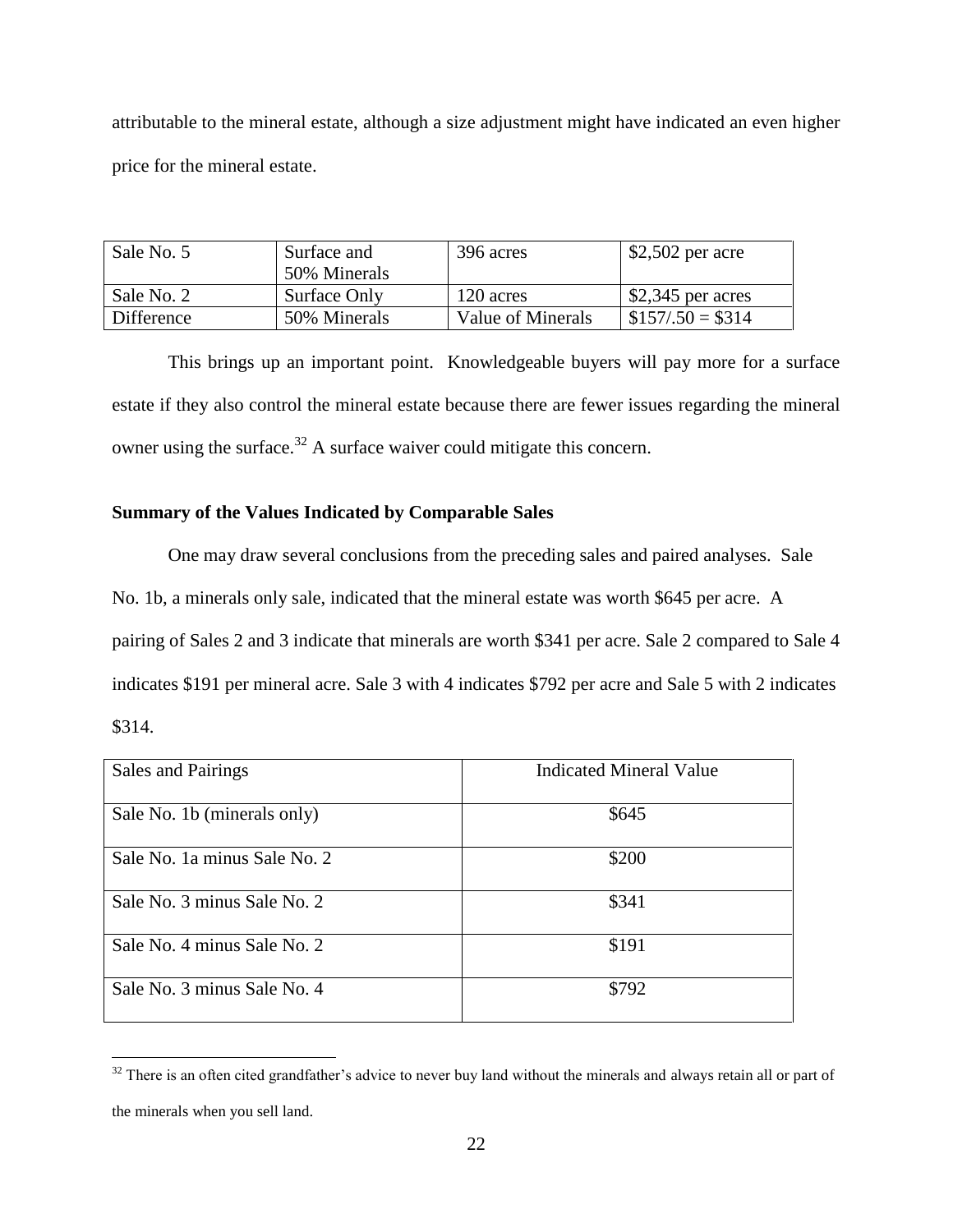| Sale No. 5 minus Sale No. 2 | \$314 |
|-----------------------------|-------|
| Weighted Average Value      | \$414 |

We have presented five indications of value. If we weight the resulting difference from each pair equally, the average contributory value is \$413.83 (say \$414) per acre. Using \$414 as our adjustment factor, we can estimate the value of land with and without minerals.

| Sale #         | Surface<br>Acres | Percent of<br>Minerals<br>Conveyed | Mineral<br>Acres<br>Conveyed | Price per<br>Acre | Price Per<br>Acre of<br>Land With<br>$100\%$ of the<br>Minerals | Price Per Acre<br>of Land with<br>No Minerals |
|----------------|------------------|------------------------------------|------------------------------|-------------------|-----------------------------------------------------------------|-----------------------------------------------|
| 1a             | 160              | 100%                               | 160                          | \$<br>2,545       | \$<br>2,545                                                     | \$<br>2,131                                   |
| 2              | 120              | 0%                                 | 0                            | \$<br>2,345       | \$<br>2,759                                                     | \$<br>2,345                                   |
| 3              | 128              | 100%                               | 128                          | \$<br>2,686       | \$<br>2,686                                                     | \$<br>2,272                                   |
| $\overline{4}$ | 121              | 75%                                | 91                           | \$<br>2,488       | \$<br>2,591                                                     | \$<br>2,178                                   |
| $\mathfrak{S}$ | 396              | 50%                                | 198                          | \$<br>2,502       | \$<br>2,709                                                     | \$<br>2,295                                   |
| Average        | 185              |                                    |                              |                   | 2,658                                                           | \$<br>2,244                                   |

Sales Adjustment Grid

Base on the information from the adjustment grid, the value of land with all of the mineral estate attached is \$2,658. That same land without minerals is worth \$2,244. The standard deviation of the land values indicated by the paired sales is \$78.40 for land with or without minerals. The charge by the client, an attorney for the title company is to find the value of the land with and without the minerals in December 2005. The indications that we can draw from this analysis are the value of the 500 acres of ranch land with minerals was worth \$1,329,000, and without minerals, the value was \$1,122,000.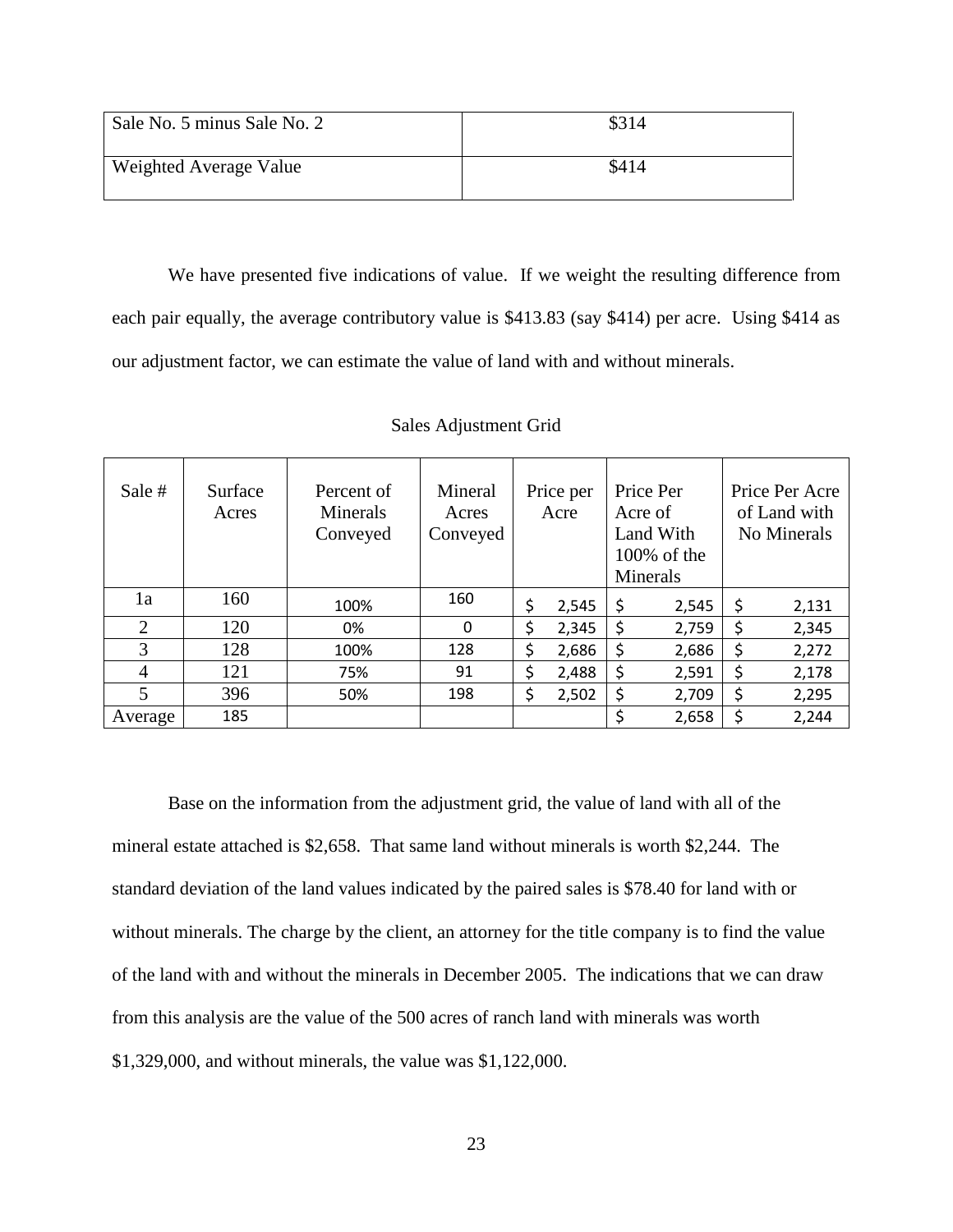#### **Summary and Conclusion**

It is imperative that appraisers overtly consider mineral interests attached to both the subject and the comparable sales when valuing properties in regions known to have shale formations rich in natural gas like the Barnett Shale in North Central Texas. Extra care must be taken in stating the interest being appraised, and the scope of work where mineral interests are of significant value. Failure to consider the minerals can result in erroneous value estimates. In the introduction of this paper, we list eight sources of standards and guidance for appraising land with mineral interests. Much of the case law pertaining to valuing oil and gas assets can be found in a comprehensive paper written by Rhett G. Campbell and posted it on the internet in 2002.

Where subsurface minerals have value, it is common to separate the mineral estate from the surface estate. Once severed, the two estates can be bought and sold separately and they will remain separate estates even if owned by a single entity. The mineral estate is dominant over the surface. That means that even though the mineral owner does not own the surface, he or she can, within reason, come onto the property with equipment and drilling rigs, build roads and well sites, use the surface water or drill water wells with little or no consultation with the landowner. The concept of mineral estate dominance is well established in U.S. common law. Appraisers must consider the adverse impact of mineral estate dominance on the value of the surface. In Texas, the Accommodation Doctrine provides some relief to landowners. A surface waiver written into the mineral lease will change the dominance issue to favor the landowner and protect the value of the surface but at a cost to the mineral owner and lessee. Ned Stratton, attorney, posted on the internet a comprehensive paper discussing the common law roots of the mineral

24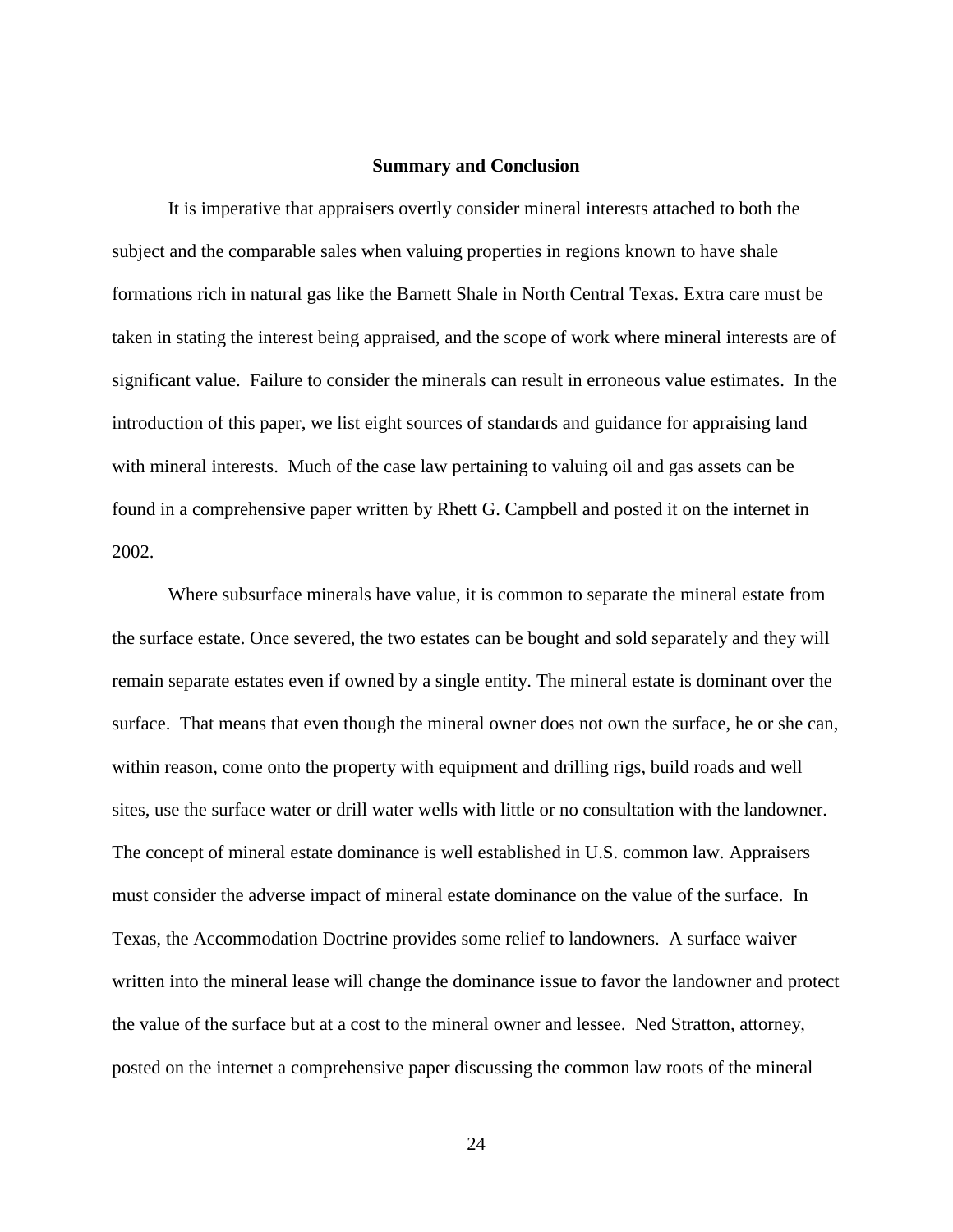estate dominance theory and citing case law and statutes on the subject in various states. Stratton points out that recently written laws in some states offer surface owners a level of protection against mineral dominance.

Appraisers must clearly specify that they have estimated the value of the surface estate, or the mineral estate, or a combination of the two. One of the valuation issues highlighted in this paper is the "unit rule" which prohibits the valuing the surface estate and the minerals separately and adding the two together to arrive at a single value estimate for the whole property. In a situation where the two estates must be valued separately, two separate values, one for the surface and the other for the minerals should be reported.

When estimating the value of a mineral interest that is currently producing oil and gas, the income approach is appropriate, but requires special expertise. The Uniform Appraisal Standards for Federal land Acquisitions states that when adequate sales comparison data is available, the sales comparison approach is preferable. Once seismologists have adequately mapped an area for the location, thickness, porosity, and permeability of the shale formation, that information is central to the value of mineral estates. The Barnett Shale thickness ranges from 30 to 700 feet. The 700 foot thick areas are the most valuable.

In this paper we focus primarily on the sales comparison approach. Important elements of comparison include interests conveyed, time of sale, and suitability for drilling and production. The appraiser must know the importance of a mineral interest with executive rights versus a non-participating royalty interest and the value of a surface waiver to the landowner.

The case study presented in this paper is a modified real case that demonstrates how to use comparable sales to estimate the market value of land with minerals and without the minerals. In the example, we use a land only sale, i.e., no minerals attached, and compare that

25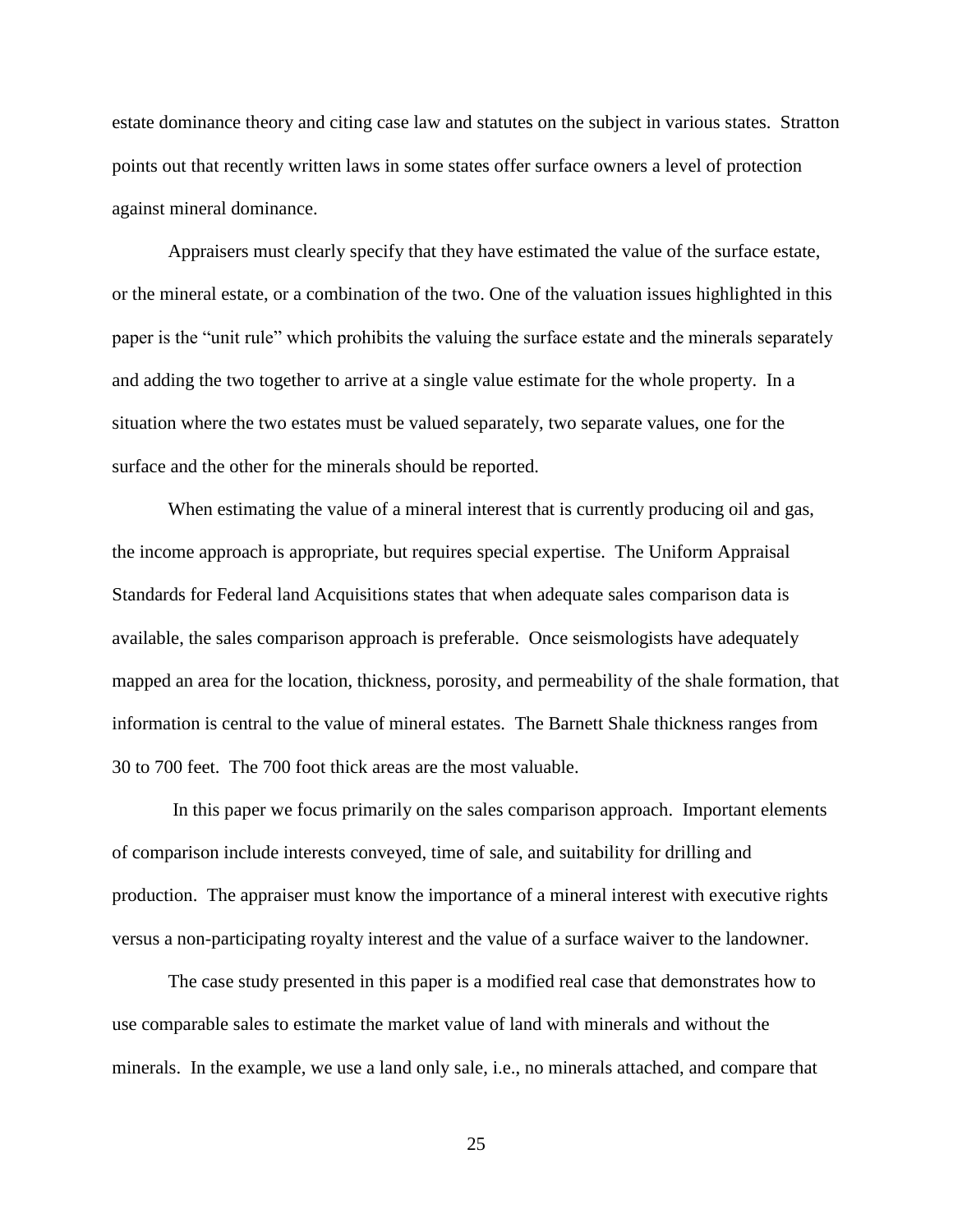value to sales of land with 100 percent of the minerals attached. We also show examples of how to estimate values using sales of land with less than all of the minerals.

In conclusion, we encourage land appraisers presented with the opportunity to estimate land values in shale-gas regions to familiarize themselves with the concepts presented in this paper and to review the key sources of information pertaining to appraisal standards, oil and gas valuation, dominance law and oil and gas law as cited in our footnotes.